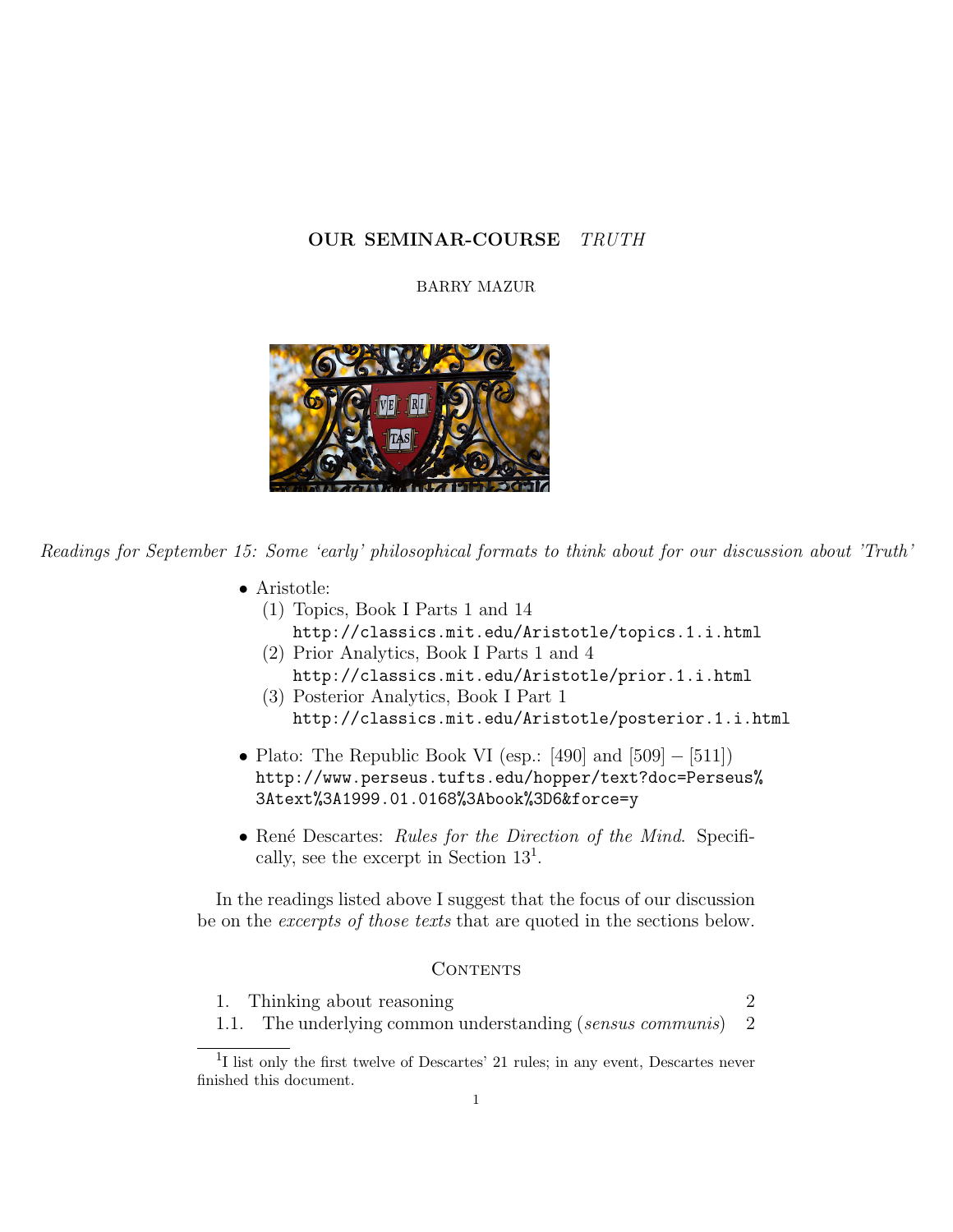| Ethical/Natural Philosophical/Logical<br>1.2.                    | $\boldsymbol{3}$ |
|------------------------------------------------------------------|------------------|
| Formal structure of 'Reasoning'<br>1.3.                          | $\,4\,$          |
| Recognition of Truth<br>2.                                       | $\bf 5$          |
| 3.<br>Truth and Method                                           | $\,6$            |
| 4.<br>'Truth'                                                    | $8\,$            |
| 4.1.<br>Republic Book VI [490b]                                  | $\,8$            |
| Republic Book VI [508]-[511] "Divided Line"<br>4.2.              | $9\,$            |
| Francis Bacon, Novum Organum Book 1 I- XXXVI<br>5.               | 11               |
| Scientific Formats—the nature of experiment, the<br>6.           |                  |
| presentation of data, scientific consensus                       | 11               |
| Mathematical Formats—conjecture, proof, 'Truth beyond<br>7.      |                  |
| proof                                                            | 11               |
| 7.1. Topics Book I Part 1                                        | 12               |
| 7.2. Topics Book I.14                                            | 13               |
| 7.3. Prior Analytics, Book I Part I                              | 14               |
| 7.4. Prior Analytics, Book I Part IV                             | 15               |
| Recognition of Truth<br>8.                                       | 15               |
| 9.<br>Plato:                                                     | 16               |
| Republic Book VI [490b]<br>9.1.                                  | 16               |
| Republic Book VI [510], [511] "Divided Line"<br>9.2.             | 16               |
| Francis Bacon, Novum Organum Book 1 I- XXXVI<br>10.              | 16               |
|                                                                  |                  |
|                                                                  |                  |
| <b>Extended First session</b><br>$\rm Part~1.$                   | 16               |
| Thinking about reasoning: Aristotle: Topics, Book 1<br>11.       | 17               |
| The underlying common understanding<br>11.1.                     | 17               |
| 11.2. Part 5: We must now say what are 'definition', 'property', |                  |
| 'genus', and 'accident.'                                         | 19               |
| 11.3. Part 7: Sameness                                           | 19               |
| Part 9: Classes of Predicates<br>11.4.                           | 20               |
| Part 14: Ethical/Natural Philosophical/ Logical<br>11.5.         | 20               |
| Formal structure of 'Reasoning'<br>11.6.                         | 21               |
| 12.<br>Recognition of Truth                                      | 22               |
| Truth and Method<br>13.                                          | 23               |
| 14.<br>'Truth'                                                   | 25               |
| Republic Book VI [490b]<br>14.1.                                 | 25               |
| Republic Book VI [508]-[511] "Divided Line"<br>14.2.             | 26               |
| 15.<br>Francis Bacon, Novum Organum Book 1 I- XXXVI              | 28               |
| 16.<br>Scientific Formats—the nature of experiment, the          |                  |
| presentation of data, scientific consensus                       | 28               |
| 17.<br>Mathematical Formats—conjecture, proof, 'Truth beyond     |                  |
| proof'                                                           | 28               |
|                                                                  |                  |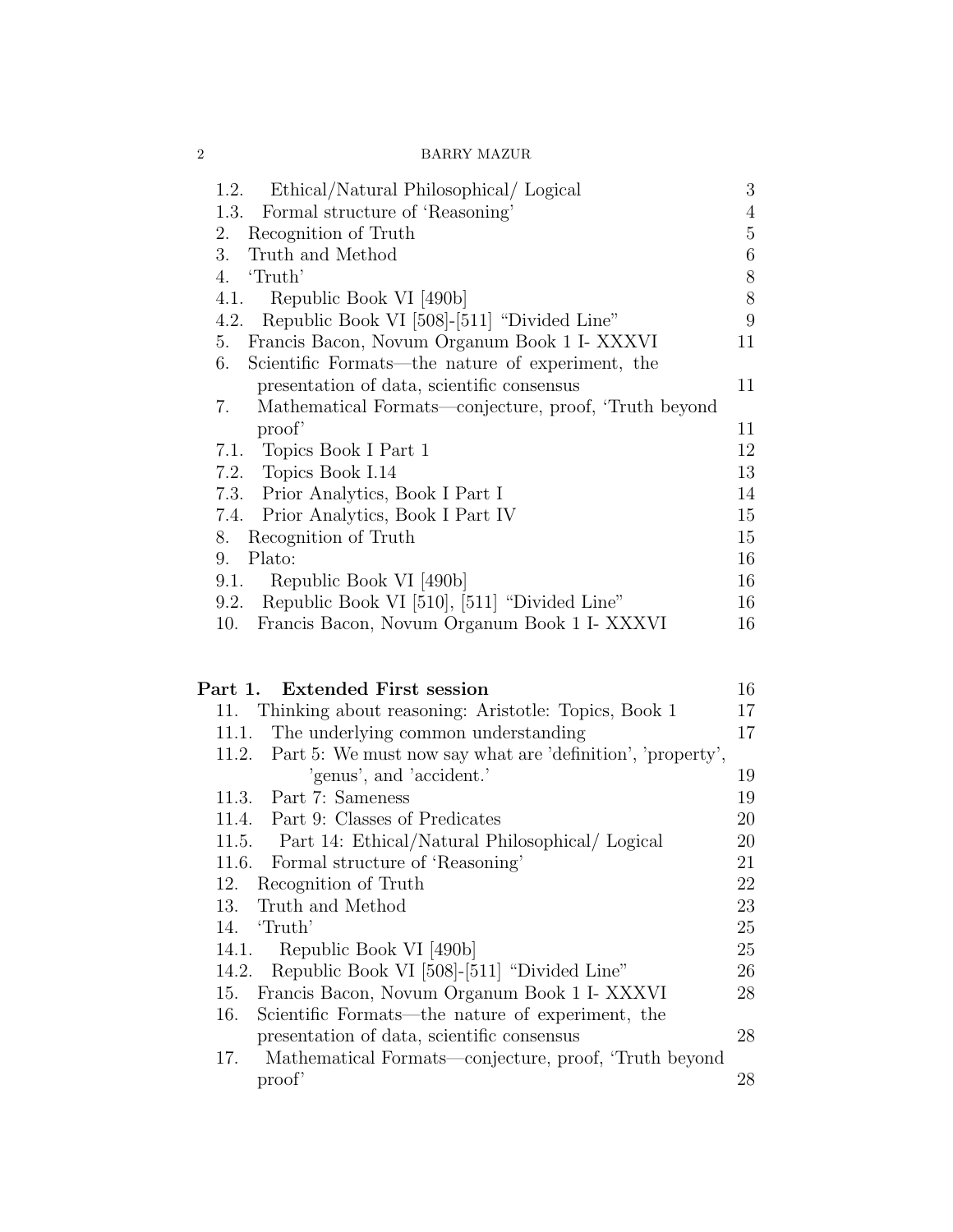#### OUR SEMINAR-COURSE TRUTH 3

### 1. Thinking about reasoning

We'll start with *process* (i.e., how to get it) rather than *essence* (i.e., what it 'is') for our discussion of the early (Greek) reflections about Truth.

Aristotle in his Topics, Prior Analytics, and Posterior Analytics establishes a setting, and sketches a format that is a basis for deliberation, discussion, argument, and communication of ideas.

1.1. The underlying common understanding (sensus communis). (Aristotle: Topics Book I Part 1:)

> Our treatise proposes to find a line of inquiry whereby we shall be able to reason from opinions that are generally accepted about every problem propounded to us, and also shall ourselves, when standing up to an argument, avoid saying anything that will obstruct us.

## 1.1.1. Reasoning per se.

First, then, we must say what reasoning is, and what its varieties are, in order to grasp dialectical reasoning: for this is the object of our search in the treatise before us.

Now reasoning is an argument in which, certain things being laid down, something other than these necessarily comes about through them.

#### 1.1.2. Demonstrative.

It is a 'demonstration', when the premisses from which the reasoning starts are true and primary, or are such that our knowledge of them has originally come through premisses which are primary and true.

## 1.1.3. Dialectical.

Reasoning, on the other hand, is 'dialectical', if it reasons from opinions that are generally accepted. Things are 'true' and 'primary' which are believed on the strength not of anything else but of themselves: for in regard to the first principles of science it is improper to ask any further for the why and wherefore of them; each of the first principles should command belief in and by itself. On the other hand, those opinions are 'generally accepted' which are accepted by every one or by the majority or by the philosophers-i.e. by all, or by the majority, or by the most notable and illustrious of them.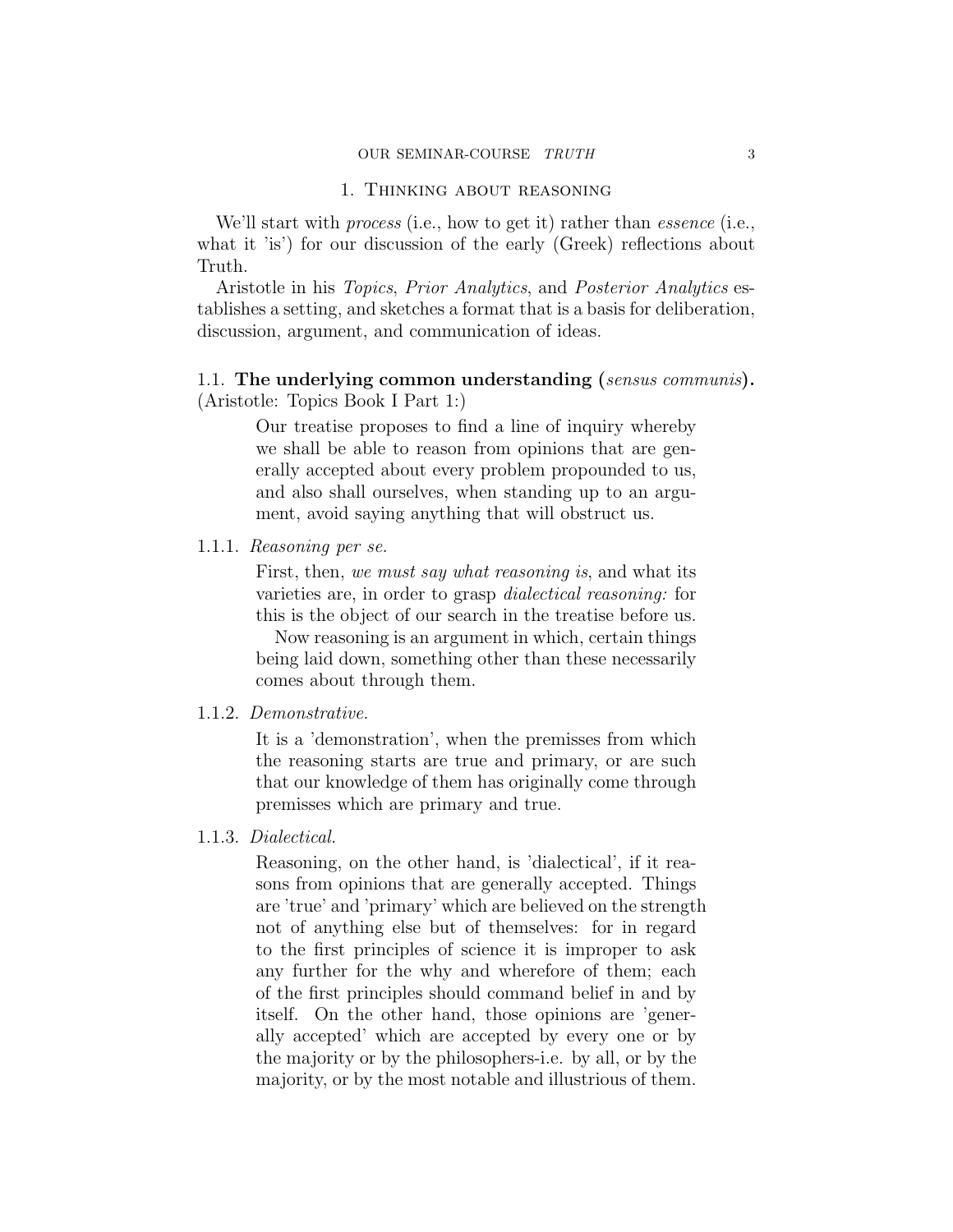1.1.4. Reasoning is 'contentious'.

. . . if it starts from opinions that seem to be generally accepted, but are not really such, or again if it merely seems to reason from opinions that are or seem to be generally accepted. For not every opinion that seems to be generally accepted actually is generally accepted. For in none of the opinions which we call generally accepted is the illusion entirely on the surface, as happens in the case of the principles of contentious arguments; for the nature of the fallacy in these is obvious immediately, and as a rule even to persons with little power of comprehension. So then, of the contentious reasonings mentioned, the former really deserves to be called 'reasoning' as well, but the other should be called 'contentious reasoning', but not 'reasoning', since it appears to reason, but does not really do so.

#### 1.1.5. 'Mis-reasonings?'

Besides all the reasonings we have mentioned there are the mis-reasonings that start from the premisses peculiar to the special sciences, as happens (for example) in the case of geometry and her sister sciences. For this form of reasoning appears to differ from the reasonings mentioned above; the man who draws a false figure reasons from things that are neither true and primary, nor yet generally accepted. For he does not fall within the definition; he does not assume opinions that are received either by every one or by the majority or by philosophers-that is to say, by all, or by most, or by the most illustrious of them-but he conducts his reasoning upon assumptions which, though appropriate to the science in question, are not true; for he effects his misreasoning either by describing the semicircles wrongly or by drawing certain lines in a way in which they could not be drawn. . .

# 1.2. Ethical/Natural Philosophical/ Logical.

(Aristotle, Topics Book I.14)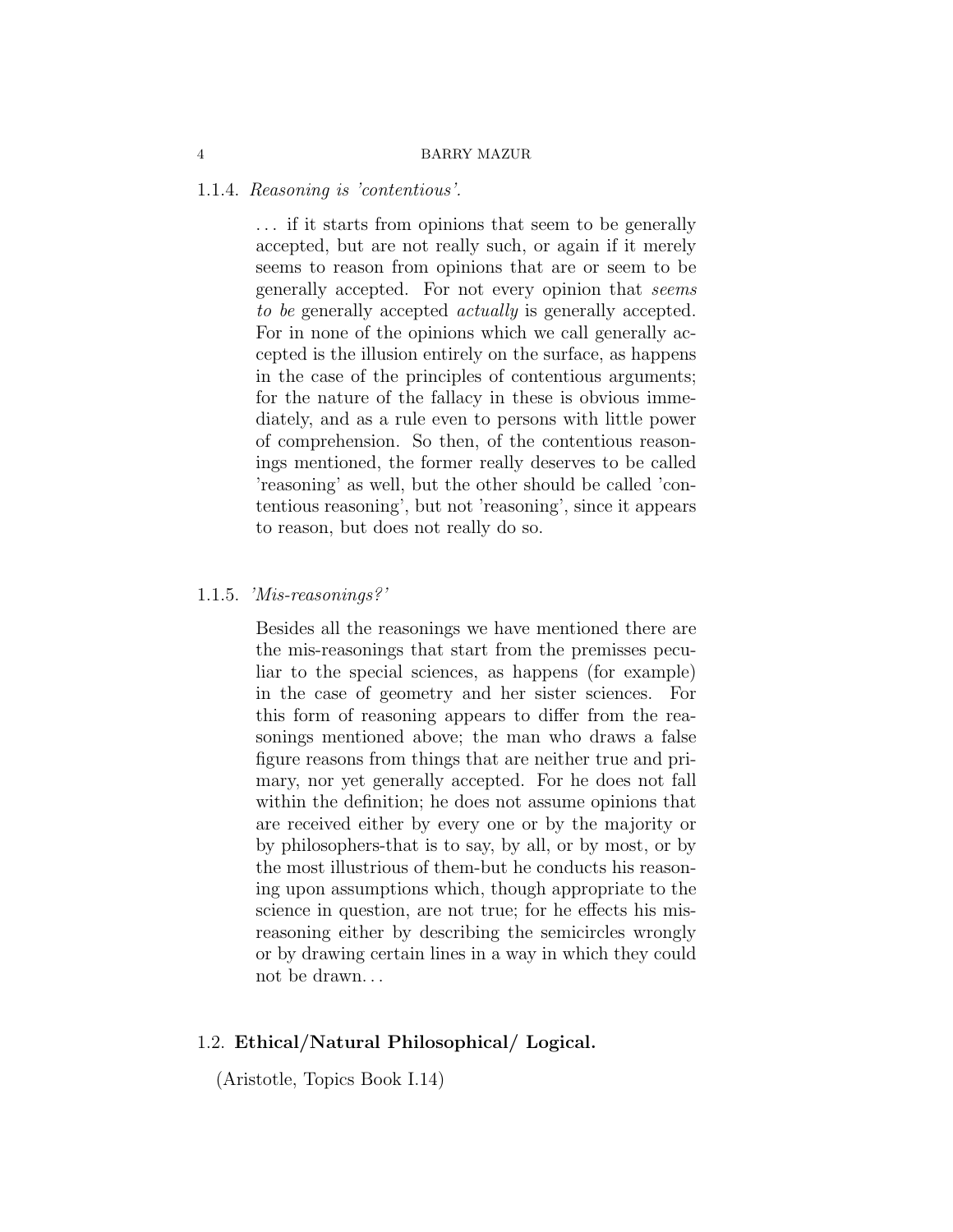Of propositions and problems there  $are<sup>2</sup>$  three divisions: for some are ethical propositions, some are on natural philosophy, while some are logical.

- Propositions such as the following are *ethical*, e.g. 'Ought one rather to obey one's parents or the laws, if they disagree?';
- such as this are *logical*, e.g. 'Is the knowledge of opposites the same or not?';
- while such as this are on *natural philosophy*, e.g. 'Is the universe eternal or not?'

Likewise also with problems. The nature of each of the aforesaid kinds of proposition is not easily rendered in a definition, but we have to try to recognize each of them by means of the familiarity attained through induction, examining them in the light of the illustrations given above.

For purposes of philosophy we must treat of these things according to their truth, but for dialectic only with an eye to general opinion. All propositions should be taken in their most universal form; then, the one should be made into many. E.g. 'The knowledge of opposites is the same'; next, 'The knowledge of contraries is the same', and that 'of relative terms'. In the same way these two should again be divided, as long as division is possible, e.g. the knowledge of 'good and evil', of 'white and black', or 'cold and hot'. Likewise also in other cases. . .

# 1.3. Formal structure of 'Reasoning'. (Aristotle: Prior Analytics, Book I Part I)

We must first state the subject of our inquiry and the faculty to which it belongs: its subject is demonstration and the faculty that carries it out demonstrative science. We must next define a premiss, a term, and a syllogism, and the nature of a *perfect* and of an *imperfect* syllogism; and after that, the inclusion or non-inclusion of one term in another as in a whole, and what we mean by predicating one term of all, or none, of another. . .

<sup>2</sup> "to comprehend the matter in outline." writes Aristotle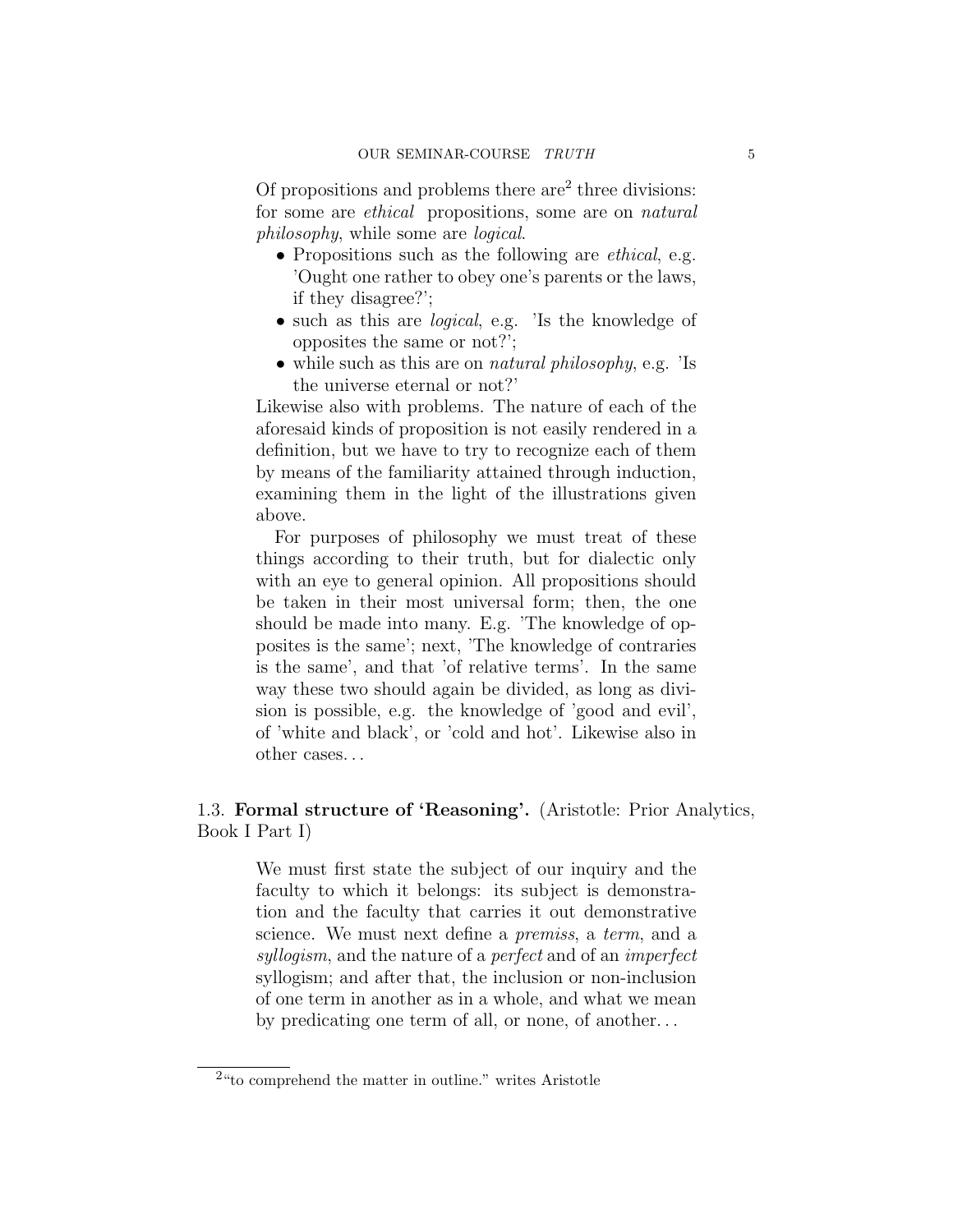Logic as in the Prior Analytics and Posterior Analytics of Aristotle is a framework within which we formulate our thoughts justifying statements we argue are true. It's, at the very least, the scaffolding for building such arguments and expressing such statements. For example, in Book I of the Prior Analytics Aristotle defines what he refers to as a syllogism:

> A syllogism is an argument  $(logos^3)$  in which, certain things being posited, something other than what was laid down results by necessity because these things are so. (24b19-20)

Aristotle: Prior Analytics, Book I Part IV

After these distinctions we now state by what means, when, and how every syllogism is produced; subsequently we must speak of demonstration. Syllogism should be discussed before demonstration because syllogism is the general: the demonstration is a sort of syllogism, but not every syllogism is a demonstration. . .

### 2. Recognition of Truth

Aristotle: Posterior Analytics, Book I Part IV

All instruction given or received by way of argument proceeds from pre-existent knowledge. This becomes evident upon a survey of all the species of such instruction. The mathematical sciences and all other speculative disciplines are acquired in this way, and so are the two forms of dialectical reasoning, syllogistic and inductive; for each of these latter make use of old knowledge to impart new, the syllogism assuming an audience that accepts its premisses, induction exhibiting the universal as implicit in the clearly known particular.<sup>4</sup>

<sup>4</sup>Compare this to Francis Bacon's proclamation in Novum Organum:

<sup>&</sup>lt;sup>3</sup>But see Stephen Read's commentary on the translation of the word logos as'argument' in this quotation: https://www.st-andrews.ac.uk/~slr/The\_ Syllogism.pdf

The syllogism consists of propositions; propositions of words; words are the signs of notions. If, therefore, the notions (which form the basis of the whole) be confused and carelessly abstracted from things, there is no solidity in the superstructure. Our only hope, then, is in genuine induction.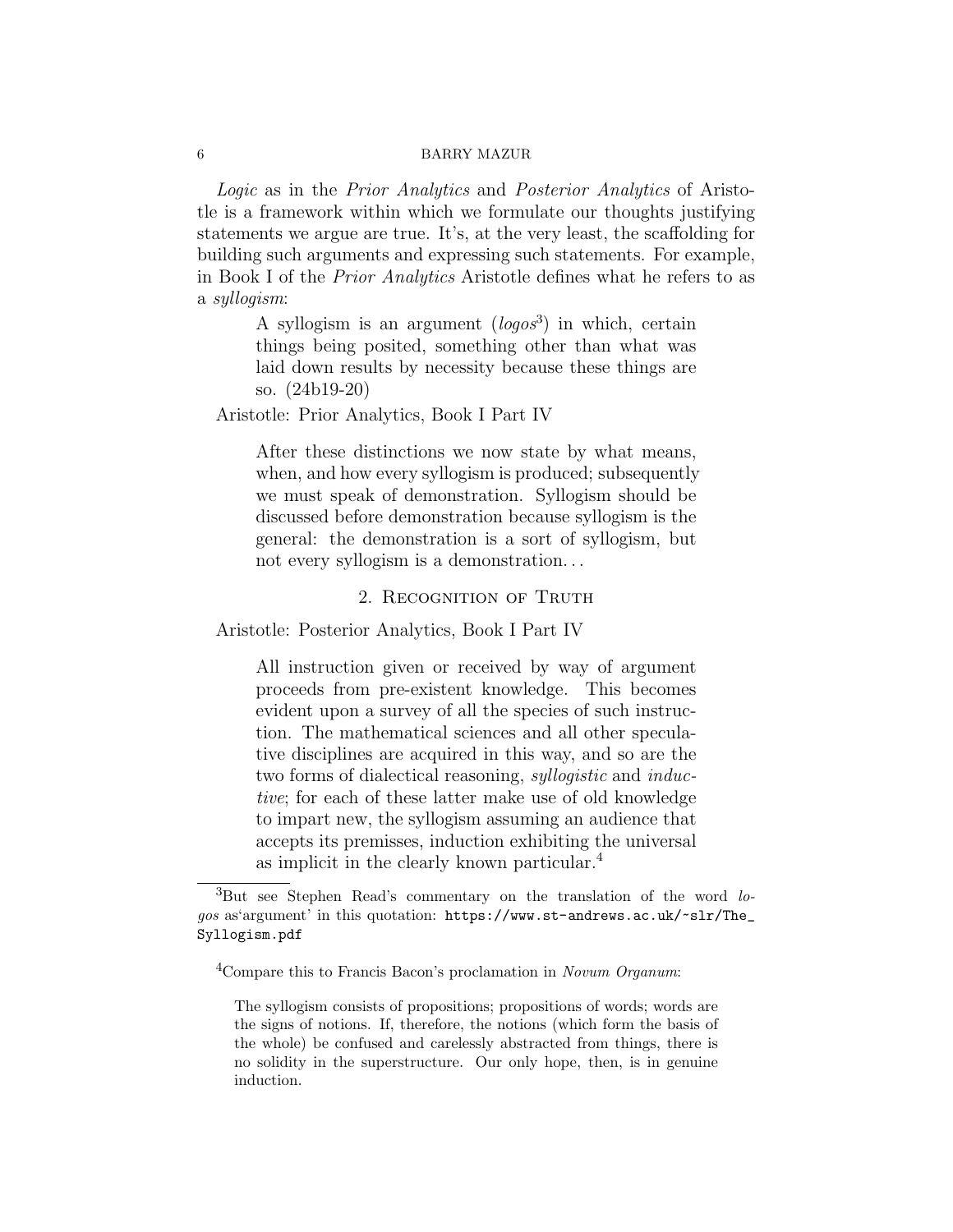Again, the persuasion exerted by rhetorical arguments is in principle the same, since they use either example, a kind of induction, or enthymeme<sup>5</sup>, a form of syllogism.

The pre-existent knowledge required is of two kinds. In some cases admission of the fact must be assumed, in others comprehension of the meaning of the term used, and sometimes both assumptions are essential. Thus, we assume that every predicate can be either truly affirmed or truly denied of any subject, and that 'triangle' means so and so; as regards 'unit' we have to make the double assumption of the meaning of the word and the existence of the thing. The reason is that these several objects are not equally obvious to us.

Recognition of a truth may in some cases contain as factors both previous knowledge and also knowledge acquired simultaneously with that recognition-knowledge, this latter, of the particulars actually falling under the universal and therein already virtually known. For example, the student knew beforehand that the angles of every triangle are equal to two right angles; but it was only at the actual moment at which he was being led on to recognize this as true in the instance before him that he came to know 'this figure inscribed in the semicircle' to be a triangle. For some things (viz. the singulars finally reached which are not predicable of anything else as subject) are only learnt in this way, i.e. there is here no recognition through a middle of a minor term as subject to a major. Before he was led on to recognition or before he actually drew a conclusion, we should perhaps say that in a manner he knew, in a manner not. . .

## 3. TRUTH AND METHOD

René Descartes: Rules for the Direction of the Mind  $6$ 

For background see https://plato.stanford.edu/entries/francis-bacon/ #SciMetNovOrgTheInd.

<sup>5</sup> a syllogism with an unstated premise

<sup>6</sup>The excerpt is taken from a translation by Elizabeth Anscombe and Peter Thomas Geach ( Descartes: Philosophical Writings—(1954)).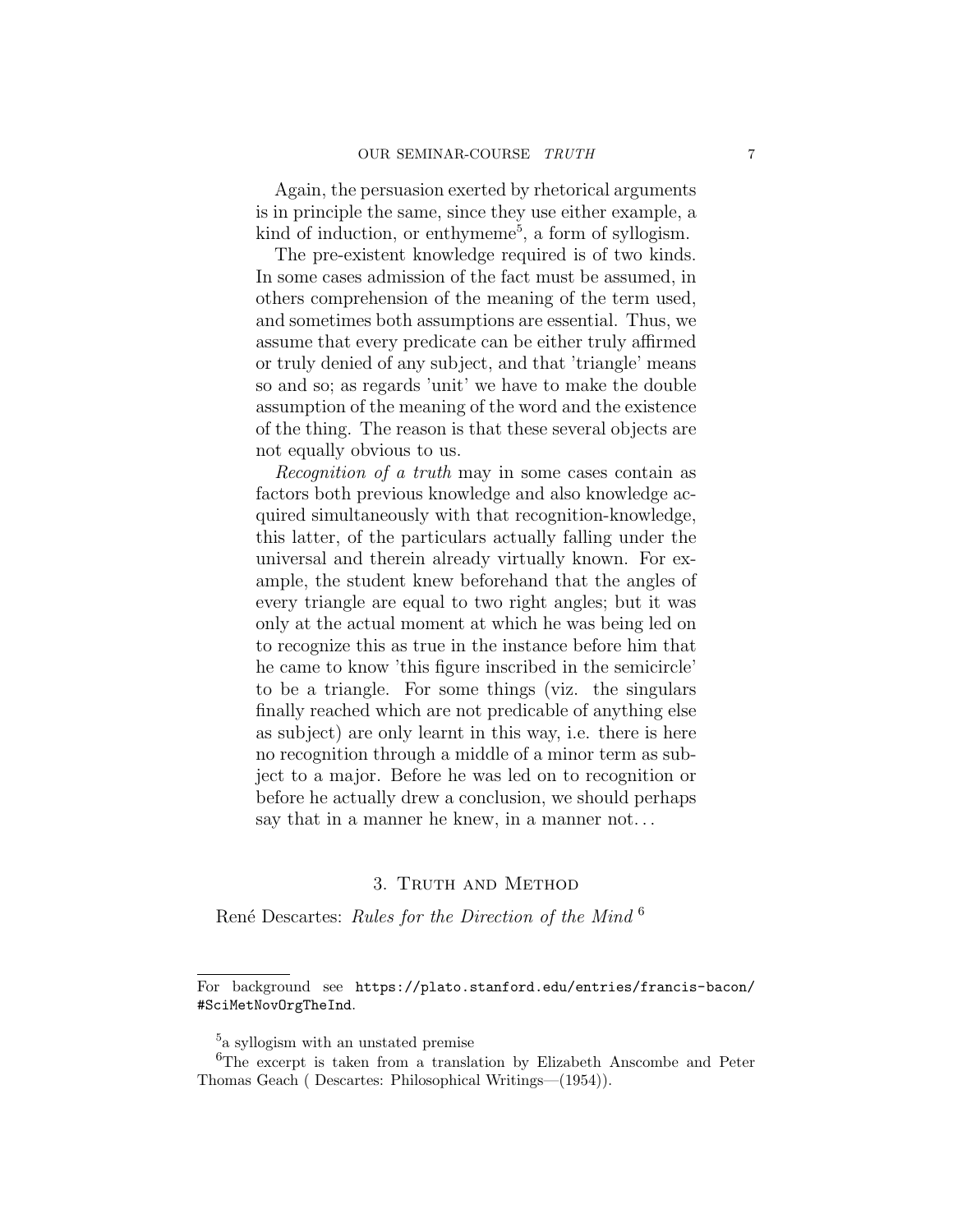- (1) The aim of our studies should be to direct the mind with a view to forming true and sound judgements about whatever comes before it.
- (2) We should attend only to those objects of which our minds seem capable of having certain and indubitable cognition.

But one conclusion now emerges out of these considerations, viz. not, indeed, that Arithmetic and Geometry are the sole sciences to be studied, but only that in our search for the direct road towards truth we should busy ourselves with no object about which we cannot attain a certitude equal to that of the demonstrations of Arithmetic and Geometry.

- (3) Concerning objects proposed for study, we ought to investigate what we can clearly and evidently intuit or deduce with certainty, and not what other people have thought or what we ourselves conjecture. For knowledge can be attained in no other way. We must read the works of the ancients; for it is an extraordinary advantage to have available the labors of so many men, both in order to recognize what true discoveries have already long since been made and -also to become aware of what scope is still left for invention in the various disciplines. There is, however; at the same time a great danger that perhaps some contagion of error, contracted from a too attentive reading of them, may stick to us against our will, in spite of all precautions.
- (4) We need a method if we are to investigate the truth of things.
- (5) The whole method consists entirely in the ordering and arranging of the objects on which we must concentrate our mind's eye if we are to discover some truth. We shall be following this method exactly if we first reduce complicated and obscure propositions step by step to simpler ones, and then, starting with the intuition of the simplest ones of all, try to ascend through the same steps to knowledge of all the rest.
- (6) In order to distinguish the simplest things from those that are complicated and to set them out in an orderly manner, we should attend to what is most simple in each series of things in which we have directly deduced some truths from others, and should observe how all the rest are more, or less, or equally removed from the simplest.
- (7) In order to make our knowledge complete, every single thing relating to our undertaking must be surveyed in a continuous and wholly uninterrupted sweep of thought, and be included in a sufficient and well-ordered enumeration.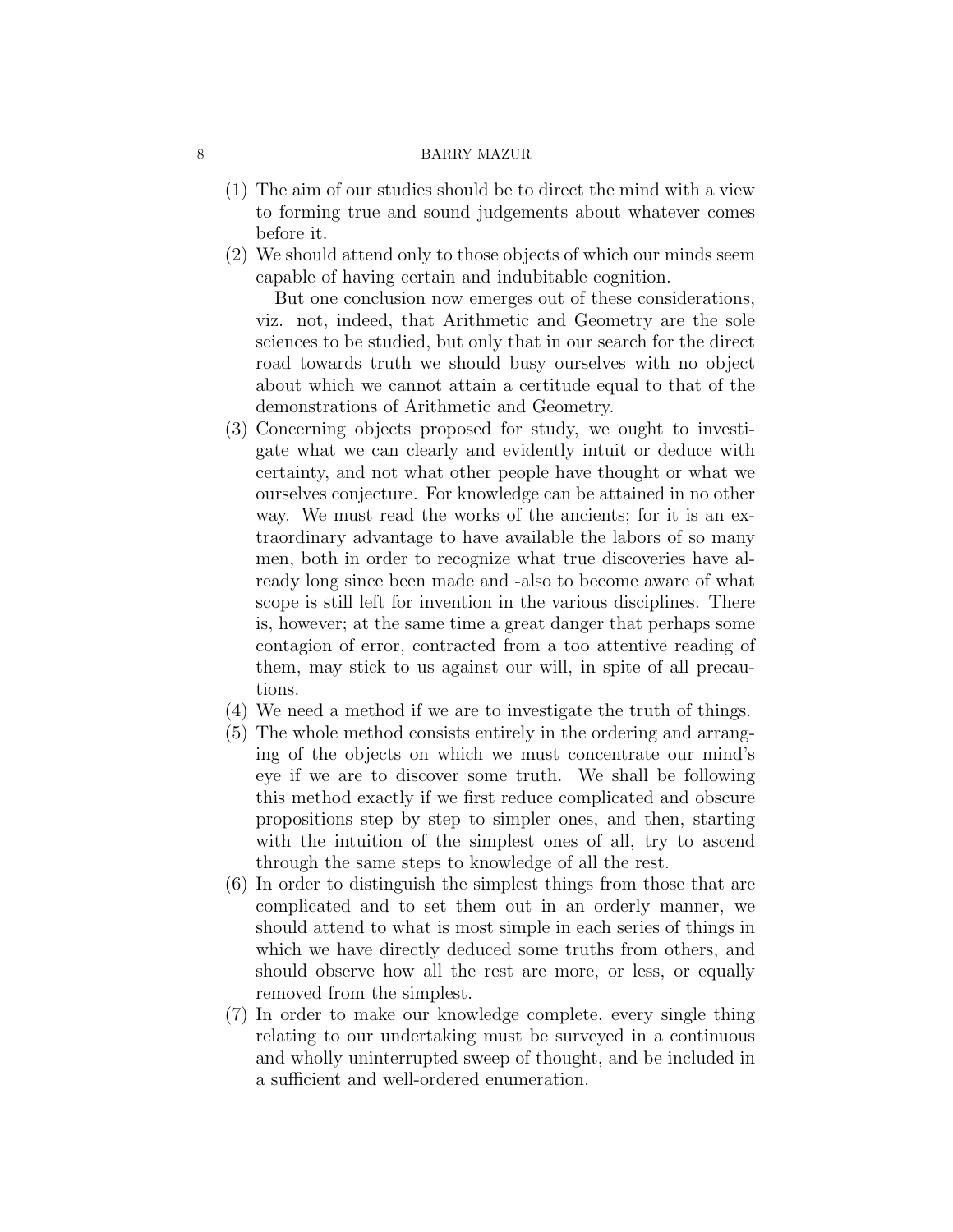- (8) If in the series of things to be examined we come across something which our intellect is unable to intuit sufficiently well, we must stop at that point, and refrain from the superfluous task of examining the remaining items.
- (9) We must concentrate our mind's eye totally upon the most insignificant and easiest of matters, and dwell on them long enough to acquire the habit of intuiting the truth distinctly and clearly.
- (10) In order to acquire discernment we should exercise our intelligence by investigating what others have already discovered, and methodically survey even the most insignificant products of human skill, especially those which display or presuppose order.
- (11) If, after intuiting a number of simple propositions, we deduce something else from them, it is useful to run through them in a continuous and completely uninterrupted train of thought, to reflect on their relations to one another, and to form a distinct and, as far as possible, simultaneous conception of several of them. For in this way our knowledge becomes much more certain, and our mental capacity is enormously increased.
- (12) Finally we must make use of all the aids which intellect, imagination, sense-perception, and memory afford in order, firstly, to intuit simple propositions distinctly; secondly, to combine correctly the matters under investigation with what we already know, so that they too may be known; and thirdly, to find out what things should be compared with each other so that we make the most thorough use of all our human powers....

4. 'TRUTH'

(The Republic Book VI [490],  $[508]$ - $[511]$ ]<sup>7</sup>

## 4.1. Republic Book VI [490b].

[ $Isn't it$ ]... the nature of the real lover of knowledge to strive emulously for true being and . . . not linger over the many particulars that are opined to be real,. . . and the edge of his passion would not be blunted nor would his desire fail till he came into touch with the nature of each thing in itself by that part of his soul to

<sup>7</sup>The Jowett translation:

https://www.gutenberg.org/files/55201/55201-h/55201-h.htm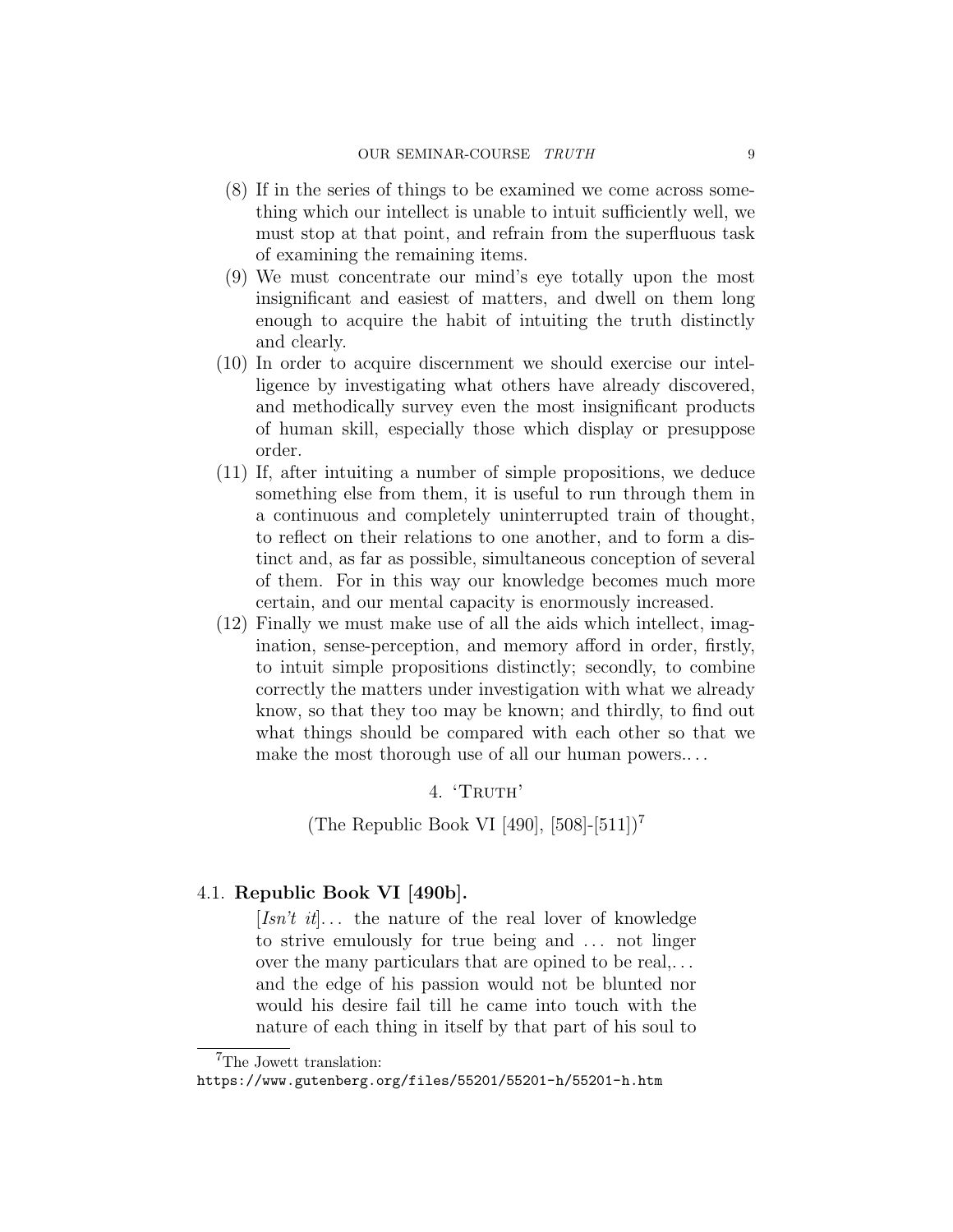which it belongs to lay hold on that kind of reality the part akin to it, namely— through that approaching it, and consorting with reality really, he would beget intelligence and truth, attain to knowledge and truly live and grow, and so find surcease from his travail of soul, but not before?

# 4.2. Republic Book VI [508]-[511] "Divided Line".

Did you ever consider that the objects of sight imply a faculty of sight which is the most complex and costly of our senses, requiring not only objects of sense, but also a medium, which is light; without which the sight will not distinguish between colours and all will be a blank?

For light is the noble bond between the perceiving faculty and the thing perceived, and the god who gives us light is the sun, who is the eye of the day, but is not to be confounded with the eye of man.

This eye of the day or sun is what I call the child of the good, standing in the same relation to the visible world as the good to the intellectual. When the sun shines the eye sees, and in the intellectual world where truth is, there is sight and light.

Now that which is the sun of intelligent natures, is the idea of good, the cause of knowledge and truth, yet other and fairer than they are, and standing in the same relation to them in which the sun stands to light.

O inconceivable height of beauty, which is above knowledge and above truth!

('You cannot surely mean pleasure,' he said. Peace, I replied.)

And this idea of good, like the sun, is also the cause of growth, and the author not of knowledge only, but of being, yet greater far than either in dignity and power.

'That is a reach of thought more than human; but, pray, go on with the image, for I suspect that there is more behind.'

There is, I said; and bearing in mind our two suns or principles, imagine further their corresponding worlds one of the visible, the other of the intelligible;

—you may assist your fancy by figuring the distinction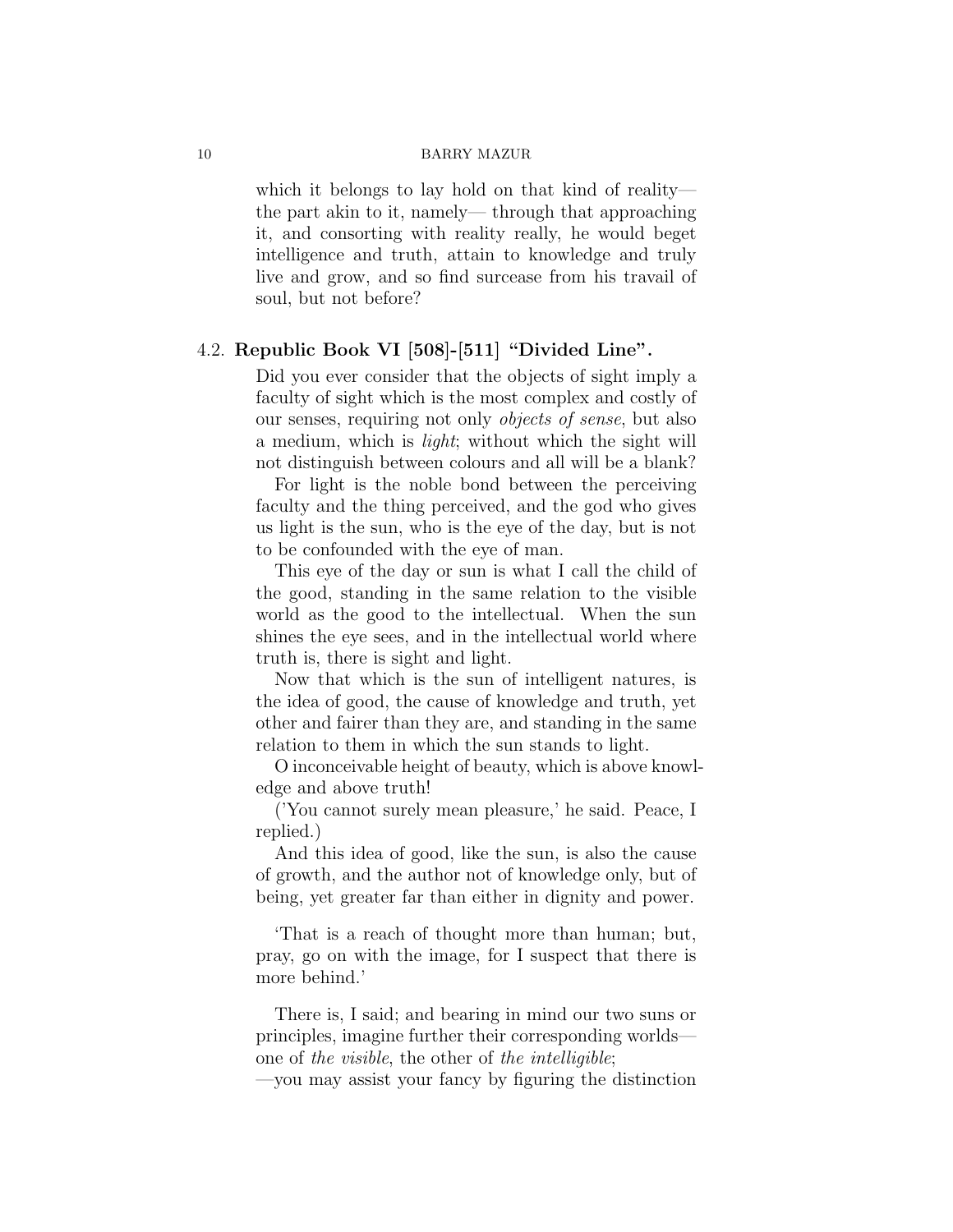under the image of a line divided into two unequal parts, and may again subdivide each part into two lesser segments representative of the stages of knowledge in either sphere.

The lower portion of the lower or visible sphere will consist of shadows and reflections, and its upper and smaller portion will contain real objects in the world of nature or of art.

The sphere of the intelligible will also have two divisions:

- one of *mathematics*, in which there is no ascent but all is descent; no inquiring into premises, but only drawing of inferences. In this division the mind works with figures and numbers, the images of which are taken not from the shadows, but from the objects, although the truth of them is seen only with the mind's eye; and they are used as hypotheses without being analysed.
- Whereas in the other division reason uses the hypotheses as stages or steps in the ascent to the idea of good, to which she fastens them, and then again descends, walking firmly in the region of ideas, and of ideas only, in her ascent as well as descent, and finally resting in them.

'I partly understand,' he replied; 'you mean that the ideas of science are superior to the hypothetical, metaphorical conceptions of geometry and the other arts or sciences, whichever is to be the name of them; and the latter conceptions you refuse to make subjects of pure intellect, because they have no first principle, although when resting on a first principle, they pass into the higher sphere.'

You understand me very well, I said. And now to those four divisions of knowledge you may assign four corresponding faculties:

- pure intelligence to the highest sphere<sup>8</sup>;
- active intelligence to the second;<sup>9</sup>

<sup>8</sup>Noeisis <sup>9</sup>Dianoia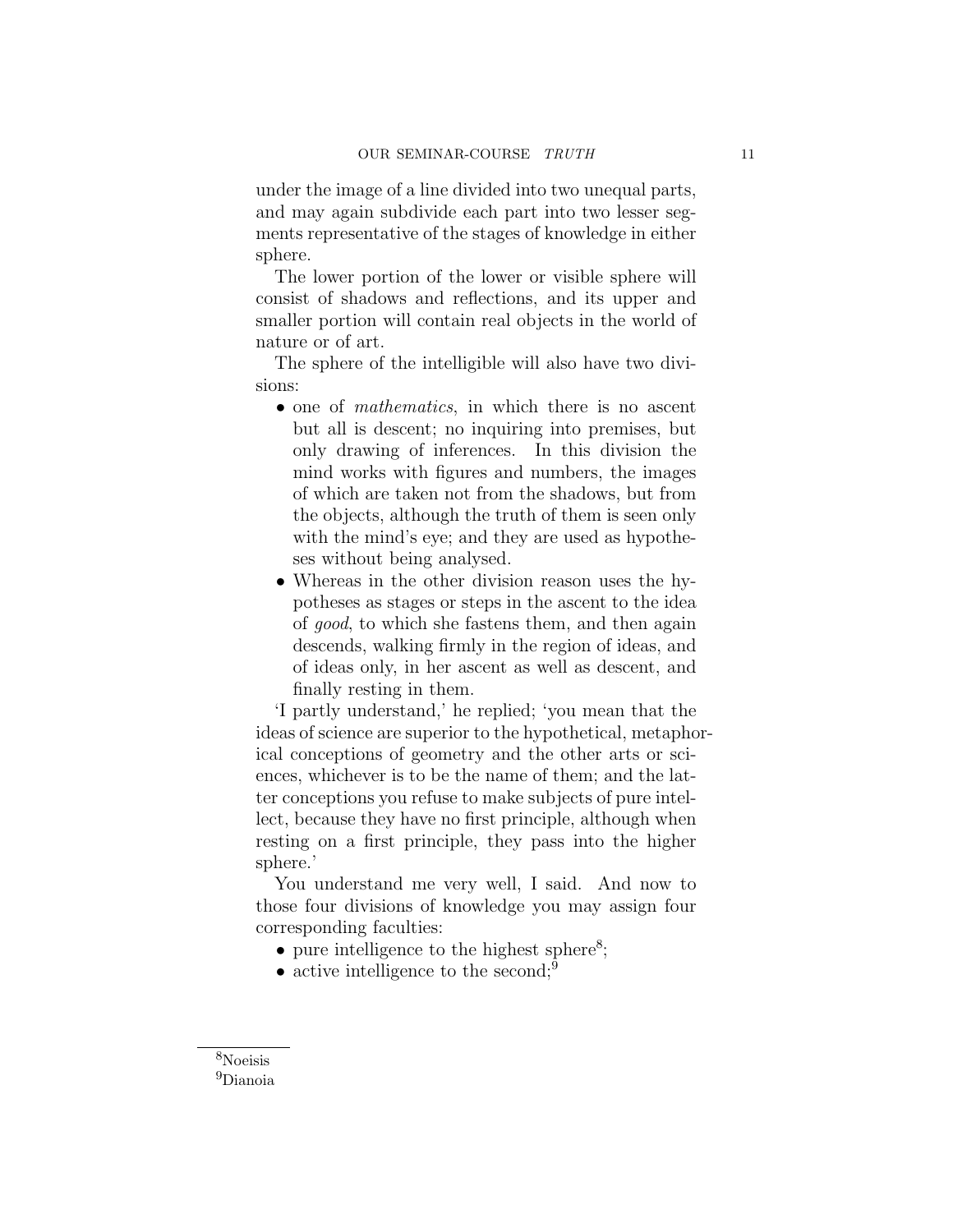—these classified as being in the sphere of 'knowledge' (episteme)—

- to the third, faith<sup>10</sup>;
- to the fourth, the perception of shadows<sup>11</sup>,

—these classified as being in the sphere of 'opinion'  $(doxa)$ —

and the clearness of the several faculties will be in the same ratio as the truth of the objects to which they are related.. . .

# 5. Francis Bacon, Novum Organum Book 1 I- XXXVI

# https://oll.libertyfund.org/title/bacon-novum-organum

# 6. Scientific Formats—the nature of experiment, the presentation of data, scientific consensus

7. Mathematical Formats—conjecture, proof, 'Truth beyond proof'

'Demonstrative' as opposed to 'Diualectical' reasoning

The Platonic and Aristotelian terms *episteme* and  $techne^{12}$  on the one hand; *doxa*, *phronesis*<sup>13</sup> on the other—and *sophia* hovering above all constitute a range of temperaments of thought within which it is traditional to consider concepts related to Truth. Palimpsested onto this gamut of vocabulary are the four levels of imagination and thought<sup>14</sup>: noesis, dianoia: and then *pistis*, *eikasia* corresponding to the "divided" line" in Book VI of Plato's Republic.

All quotations below are passages from the above list that give the flavor (and the mission) of the fuller text. We will focus our discussion on these passages. The translations are taken from the web-site

 $10$ Pistis

 ${}^{11}E$ ikasia

<sup>12</sup>Roughly: knowledge, theoretical and practical

<sup>&</sup>lt;sup>13</sup>Roughly: common belief and practical wisdom

<sup>&</sup>lt;sup>14</sup>Roughly, in descending order—*comprehension of principle* and *discursive re*flection (in the upper realm) and then: confidential conjecture and finally: not particularly substantiated conjecture (in the lower realm)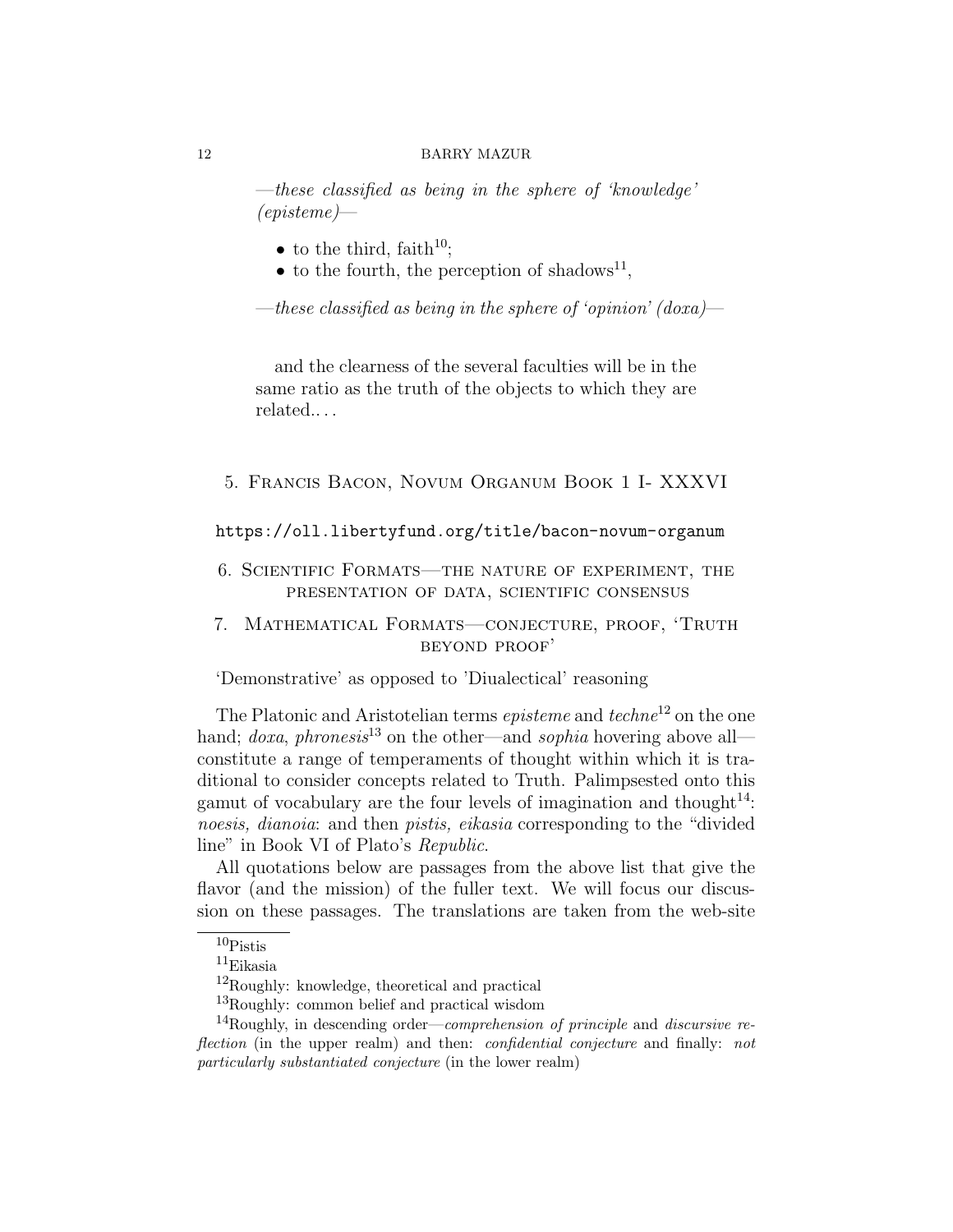http://classics.mit.edu/Aristotle/. (I've made changes in the formatting. I've also introduced a few italics and have made some changes in punctuation.)

### 7.1. Topics Book I Part 1.

Our treatise proposes to find a line of inquiry whereby we shall be able to reason from opinions that are generally accepted about every problem propounded to us, and also shall ourselves, when standing up to an argument, avoid saying anything that will obstruct us. First, then, we must say what reasoning is, and what its varieties are, in order to grasp dialectical reasoning: for this is the object of our search in the treatise before us.

Now reasoning is an argument in which, certain things being laid down, something other than these necessarily comes about through them.

(a) It is a 'demonstration', when the premisses from which the reasoning starts are true and primary, or are such that our knowledge of them has originally come through premisses which are primary and true:

(b) reasoning, on the other hand, is 'dialectical', if it reasons from opinions that are generally accepted. Things are 'true' and 'primary' which are believed on the strength not of anything else but of themselves: for in regard to the first principles of science it is improper to ask any further for the why and wherefore of them; each of the first principles should command belief in and by itself. On the other hand, those opinions are 'generally accepted' which are accepted by every one or by the majority or by the philosophers-i.e. by all, or by the majority, or by the most notable and illustrious of them.

Again (c), reasoning is 'contentious' if it starts from opinions that seem to be generally accepted, but are not really such, or again if it merely seems to reason from opinions that are or seem to be generally accepted. For not every opinion that *seems to be* generally accepted *ac*tually is generally accepted. For in none of the opinions which we call generally accepted is the illusion entirely on the surface, as happens in the case of the principles of contentious arguments; for the nature of the fallacy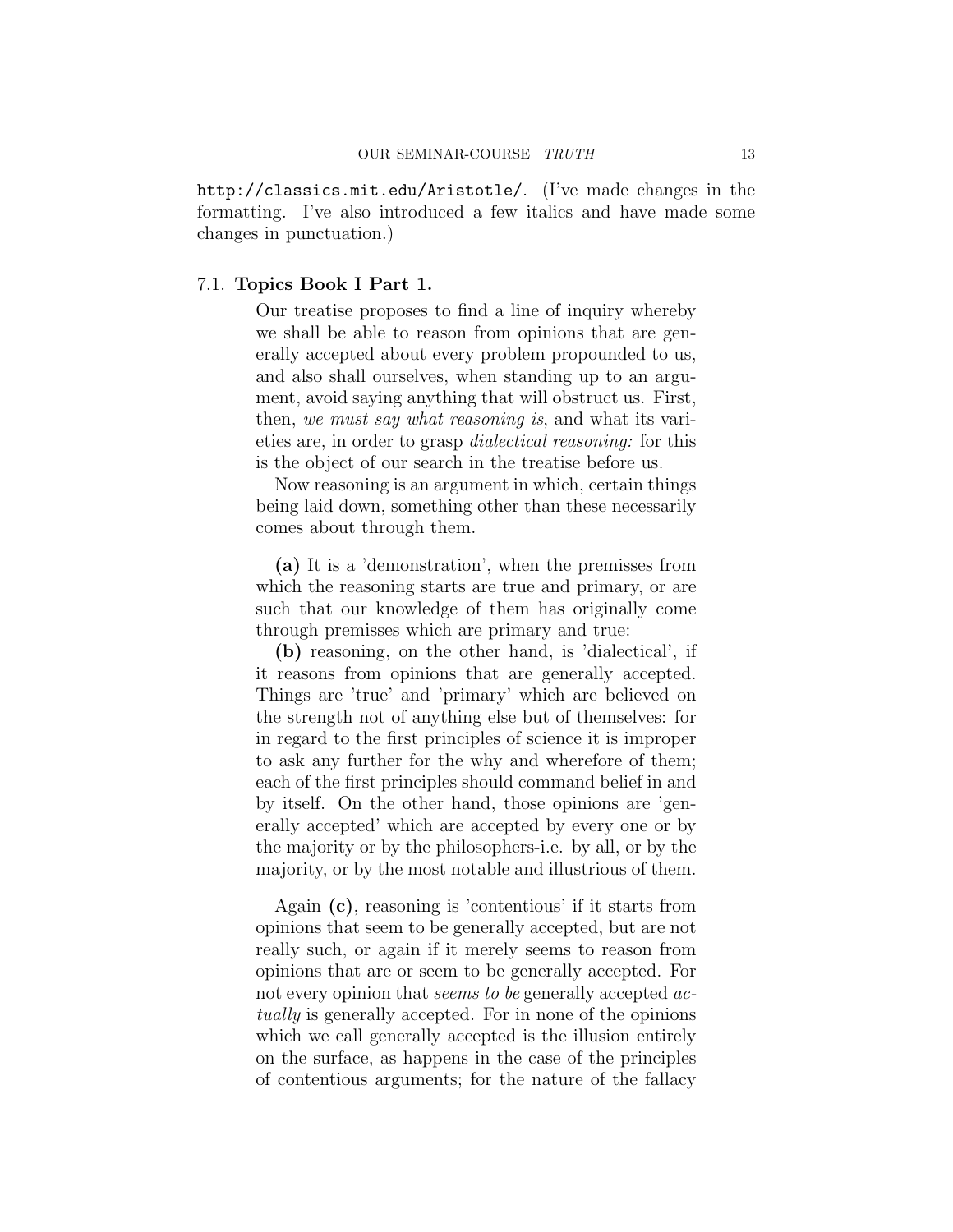in these is obvious immediately, and as a rule even to persons with little power of comprehension. So then, of the contentious reasonings mentioned, the former really deserves to be called 'reasoning' as well, but the other should be called 'contentious reasoning', but not 'reasoning', since it appears to reason, but does not really do so.

Further (d), besides all the reasonings we have mentioned there are the mis-reasonings that start from the premisses peculiar to the special sciences, as happens (for example) in the case of geometry and her sister sciences. For this form of reasoning appears to differ from the reasonings mentioned above; the man who draws a false figure reasons from things that are neither true and primary, nor yet generally accepted. For he does not fall within the definition; he does not assume opinions that are received either by every one or by the majority or by philosophers-that is to say, by all, or by most, or by the most illustrious of them-but he conducts his reasoning upon assumptions which, though appropriate to the science in question, are not true; for he effects his misreasoning either by describing the semicircles wrongly or by drawing certain lines in a way in which they could not be drawn. . .

### 7.2. Topics Book I.14.

Of propositions and problems there are  $15$  three divisions: for some are ethical propositions, some are on natural philosophy, while some are logical.

- Propositions such as the following are ethical, e.g. 'Ought one rather to obey one's parents or the laws, if they disagree?';
- such as this are logical, e.g. 'Is the knowledge of opposites the same or not?';
- while such as this are on natural philosophy, e.g. 'Is the universe eternal or not?'

Likewise also with problems. The nature of each of the aforesaid kinds of proposition is not easily rendered in a definition, but we have to try to recognize each of them

<sup>15</sup>to comprehend the matter in outline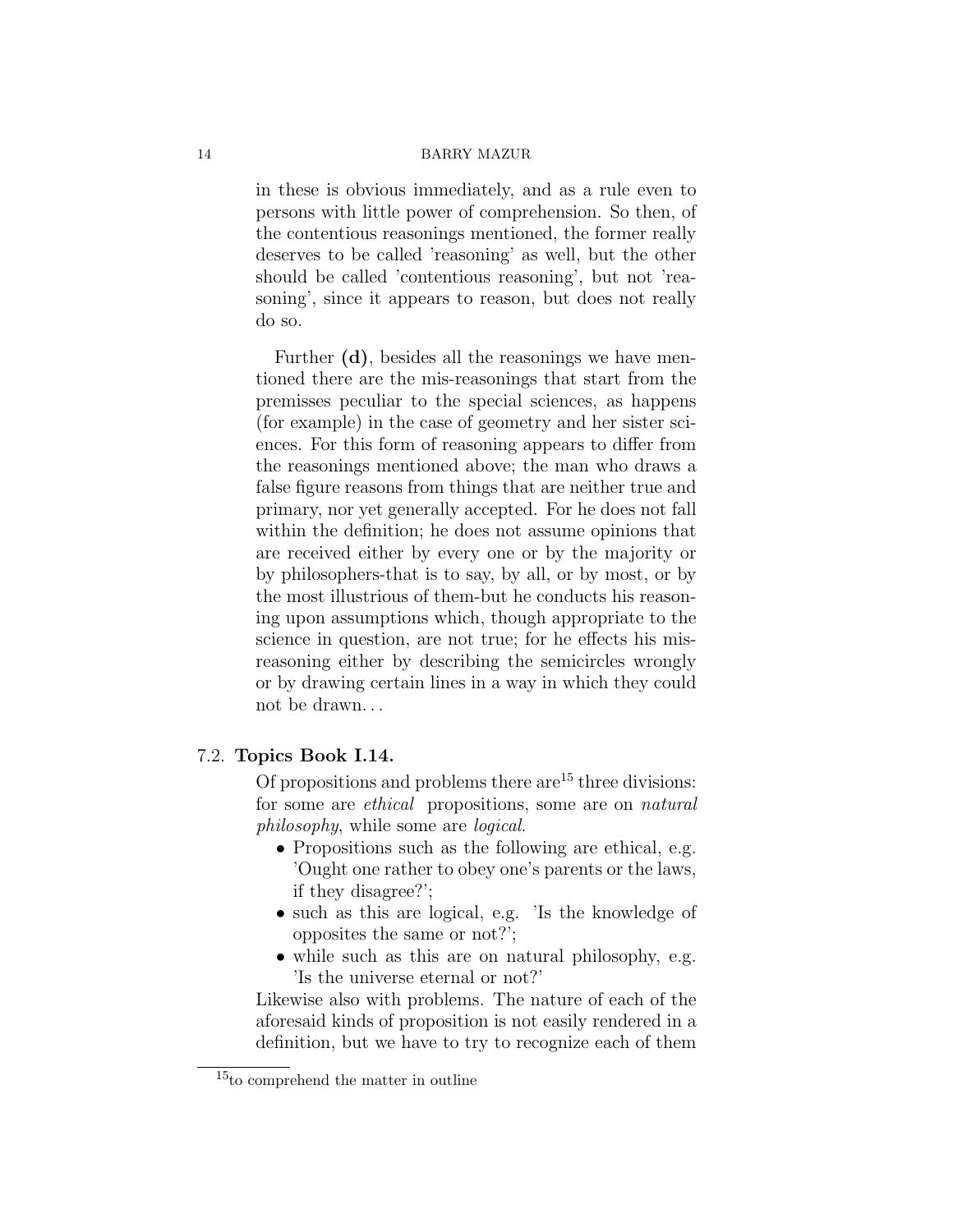by means of the familiarity attained through induction, examining them in the light of the illustrations given above.

For purposes of philosophy we must treat of these things according to their truth, but for dialectic only with an eye to general opinion. All propositions should be taken in their most universal form; then, the one should be made into many. E.g. 'The knowledge of opposites is the same'; next, 'The knowledge of contraries is the same', and that 'of relative terms'. In the same way these two should again be divided, as long as division is possible, e.g. the knowledge of 'good and evil', of 'white and black', or 'cold and hot'. Likewise also in other cases. . .

## 7.3. Prior Analytics, Book I Part I.

We must first state the subject of our inquiry and the faculty to which it belongs: its subject is demonstration and the faculty that carries it out demonstrative science. We must next define a premiss, a term, and a syllogism, and the nature of a perfect and of an imperfect syllogism; and after that, the inclusion or non-inclusion of one term in another as in a whole, and what we mean by predicating one term of all, or none, of another. . .

Logic as in the Prior Analytics and Posterior Analytics of Aristotle is a framework within which we formulate our thoughts justifying statements we argue are true. It's, at the very least, the scaffolding for building such arguments and expressing such statements. For example, in Book I of the Prior Analytics Aristotle defines what he refers to as a syllogism:

> A syllogism is an argument  $(logos^{16})$  in which, certain things being posited, something other than what was laid down results by necessity because these things are so. (24b19-20)

Mathematical logic in its more contemporary dress is an offshoot of this.

 $16$ But see Stephen Read's commentary on the translation of the word logos as'argument' in this quotation: https://www.st-andrews.ac.uk/~slr/The\_ Syllogism.pdf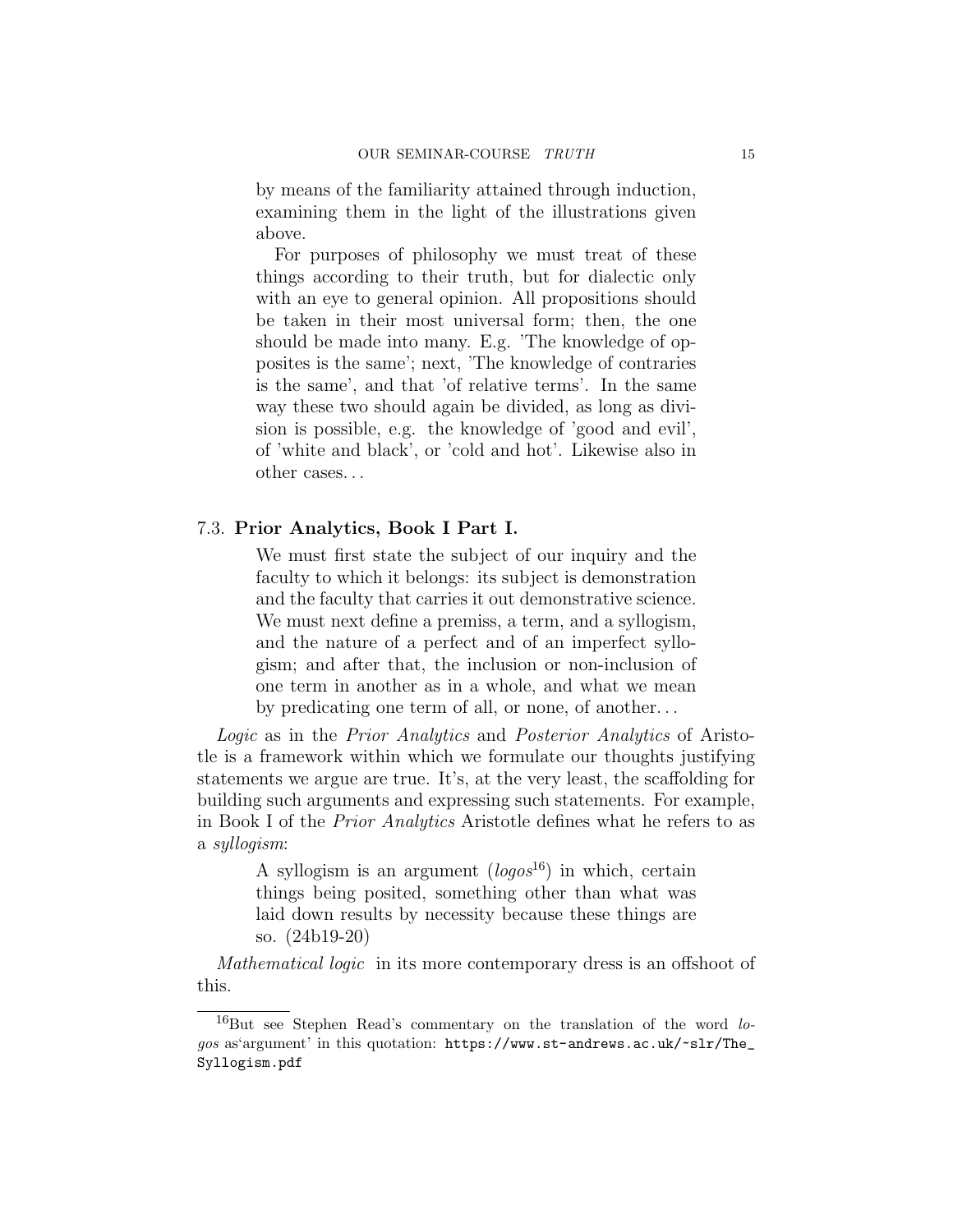### 7.4. Prior Analytics, Book I Part IV.

After these distinctions we now state by what means, when, and how every syllogism is produced; subsequently we must speak of demonstration. Syllogism should be discussed before demonstration because syllogism is the general: the demonstration is a sort of syllogism, but not every syllogism is a demonstration. . .

### 8. RECOGNITION OF TRUTH

Aristotle: Posterior Analytics, Book I Part IV

All instruction given or received by way of argument proceeds from pre-existent knowledge. This becomes evident upon a survey of all the species of such instruction. The mathematical sciences and all other speculative disciplines are acquired in this way, and so are the two forms of dialectical reasoning, syllogistic and inductive; for each of these latter make use of old knowledge to impart new, the syllogism assuming an audience that accepts its premisses, induction exhibiting the universal as implicit in the clearly known particular. Again, the persuasion exerted by rhetorical arguments is in principle the same, since they use either example, a kind of induction, or enthymeme, a form of syllogism.

The pre-existent knowledge required is of two kinds. In some cases admission of the fact must be assumed, in others comprehension of the meaning of the term used, and sometimes both assumptions are essential. Thus, we assume that every predicate can be either truly affirmed or truly denied of any subject, and that 'triangle' means so and so; as regards 'unit' we have to make the double assumption of the meaning of the word and the existence of the thing. The reason is that these several objects are not equally obvious to us. Recognition of a truth may in some cases contain as factors both previous knowledge and also knowledge acquired simultaneously with that recognition-knowledge, this latter, of the particulars actually falling under the universal and therein already virtually known. For example, the student knew beforehand that the angles of every triangle are equal to two right angles; but it was only at the actual moment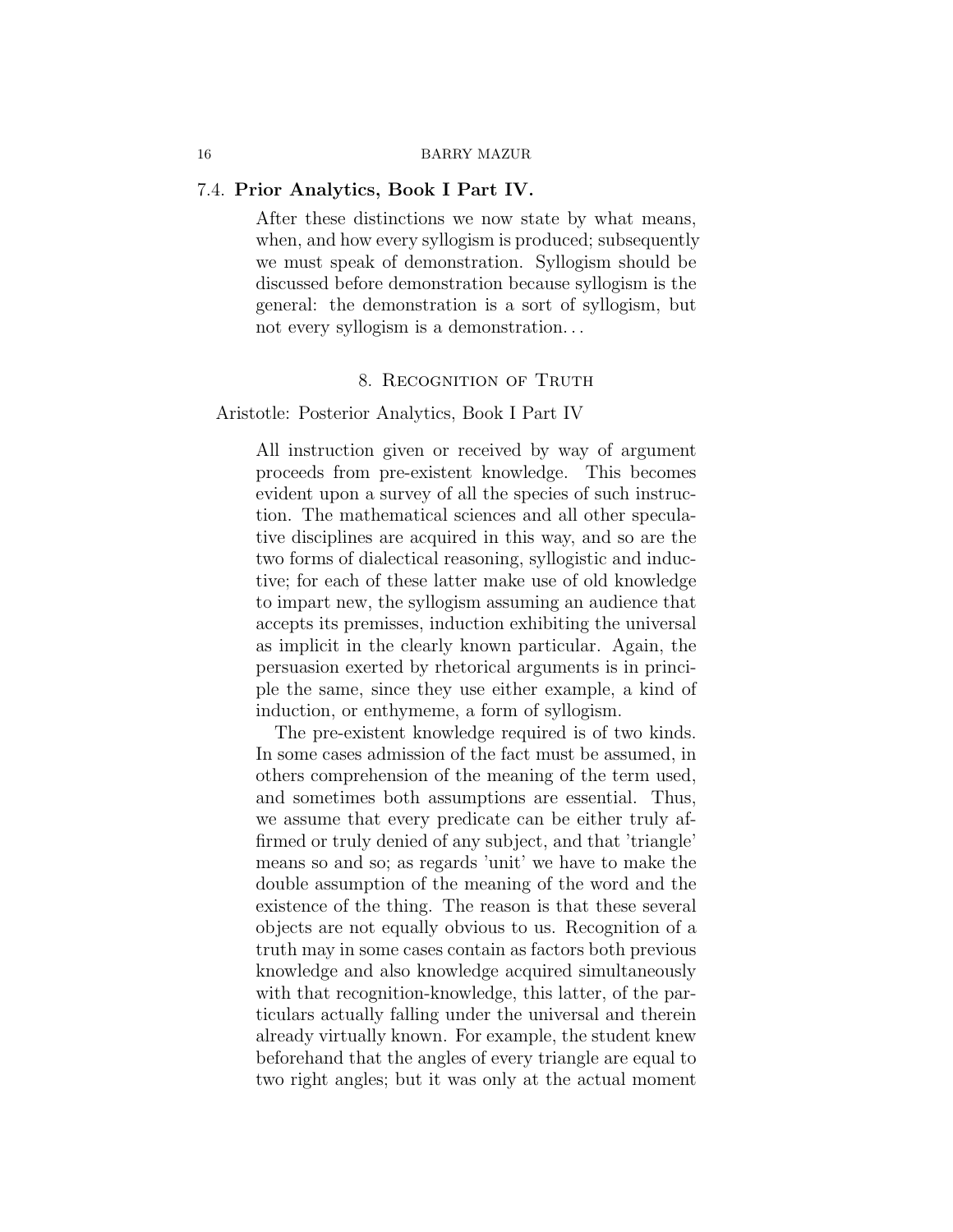at which he was being led on to recognize this as true in the instance before him that he came to know 'this figure inscribed in the semicircle' to be a triangle. For some things (viz. the singulars finally reached which are not predicable of anything else as subject) are only learnt in this way, i.e. there is here no recognition through a middle of a minor term as subject to a major. Before he was led on to recognition or before he actually drew a conclusion, we should perhaps say that in a manner he knew, in a manner not. . .

#### 9. PLATO:

9.1. **Republic Book VI** [490b]. [Isn't it]... the nature of the real lover of knowledge to strive emulously for true being and . . . not linger over the many particulars that are opined to be real,. . . and the edge of his passion would not be blunted nor would his desire fail till he came into touch with the nature of each thing in itself by that part of his soul to which it belongs to lay hold on that kind of reality—the part akin to it, namely— through that approaching it, and consorting with reality really, he would beget intelligence and truth, attain to knowledge and truly live and grow, and so find surcease from his travail of soul, but not before?

### 9.2. Republic Book VI [510], [511] "Divided Line".

Here is a clean excerpt, with a clear explanation:

https://www.csus.edu/indiv/e/eppersonm/hist107/documents/ An%20Excerpt%20from%20Book%20VI%20of%20Plato's%20Republic.pdf

10. Francis Bacon, Novum Organum Book 1 I- XXXVI

https://oll.libertyfund.org/title/bacon-novum-organum

## Part 1. Extended First session

centerlineReadings for September 15: Some 'early' philosophical formats to think about for our discussion about 'Truth'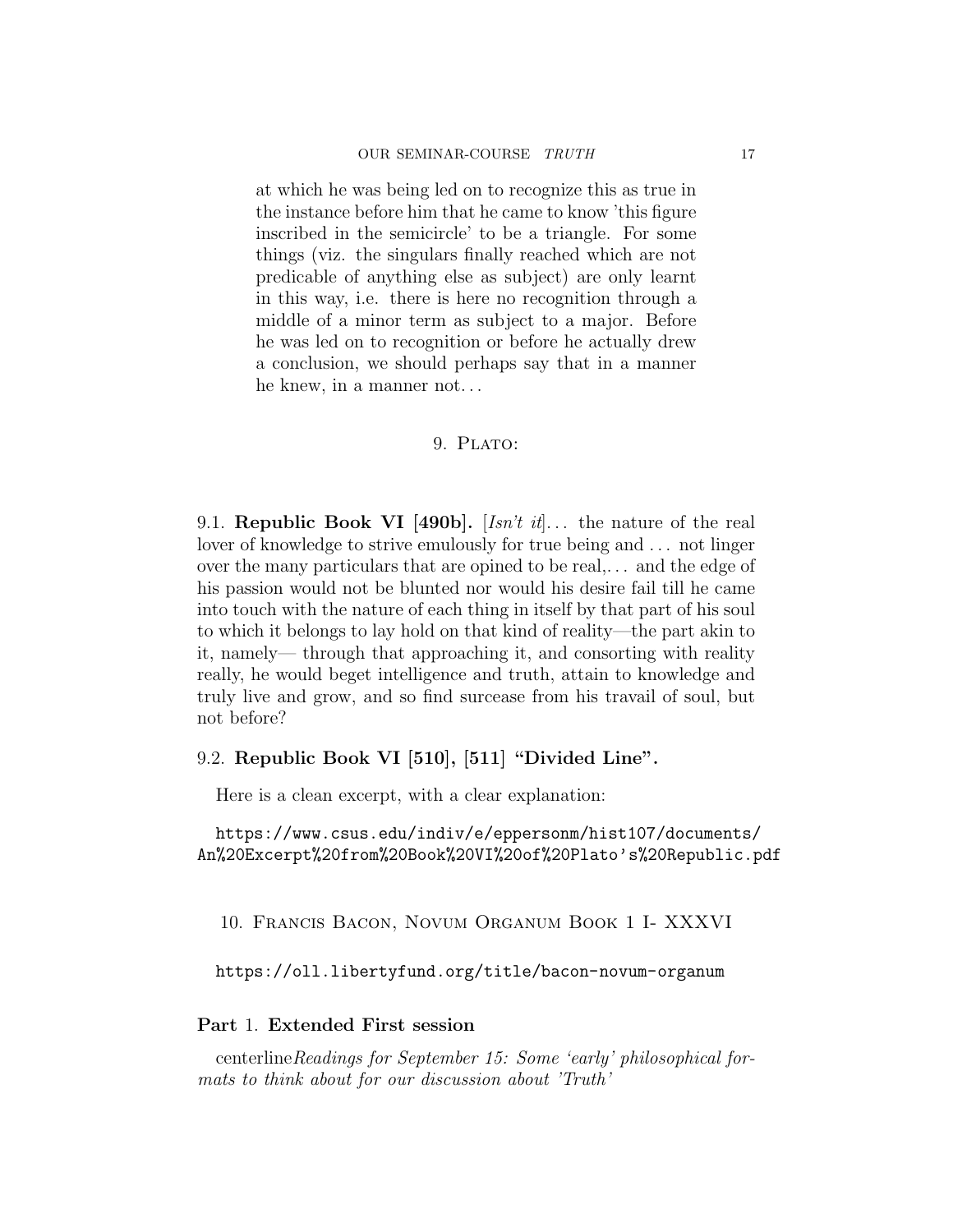• Aristotle:

- (1) Topics, Book I Parts 1, 5-10 and 14 http://classics.mit.edu/Aristotle/topics.1.i.html
- (2) Prior Analytics, Book I Parts 1 and 4 http://classics.mit.edu/Aristotle/prior.1.i.html
- (3) Posterior Analytics, Book I Part 1 http://classics.mit.edu/Aristotle/posterior.1.i.html
- Plato: The Republic Book VI (esp.: [490] and  $[509] [511]$ ) http://www.perseus.tufts.edu/hopper/text?doc=Perseus% 3Atext%3A1999.01.0168%3Abook%3D6&force=y
- René Descartes: Rules for the Direction of the Mind. Specifically, see the excerpt in Section  $13^{17}$ .

In the readings listed above I suggest that the focus of our discussion be on the excerpts of those texts that are quoted in the sections below.

11. Thinking about reasoning: Aristotle: Topics, Book 1

We'll start with *process* (i.e., how to get it) rather than *essence* (i.e., what it 'is') for our discussion of the early (Greek) reflections about Truth.

Aristotle in his Topics, Prior Analytics, and Posterior Analytics establishes a setting, and sketches a format that is a basis for deliberation, discussion, argument, and communication of ideas.

## 11.1. The underlying common understanding.

## 11.1.1. (Sensus Communis).

Our treatise proposes to find a line of inquiry whereby we shall be able to reason from opinions that are generally accepted about every problem propounded to us, and also shall ourselves, when standing up to an argument, avoid saying anything that will obstruct us.

## 11.1.2. Reasoning per se.

First, then, we must say what reasoning is, and what its varieties are, in order to grasp dialectical reasoning: for this is the object of our search in the treatise before us.

 $^{17}I$  list only the first twelve of Descartes' 21 rules; in any event, Descartes never finished this document.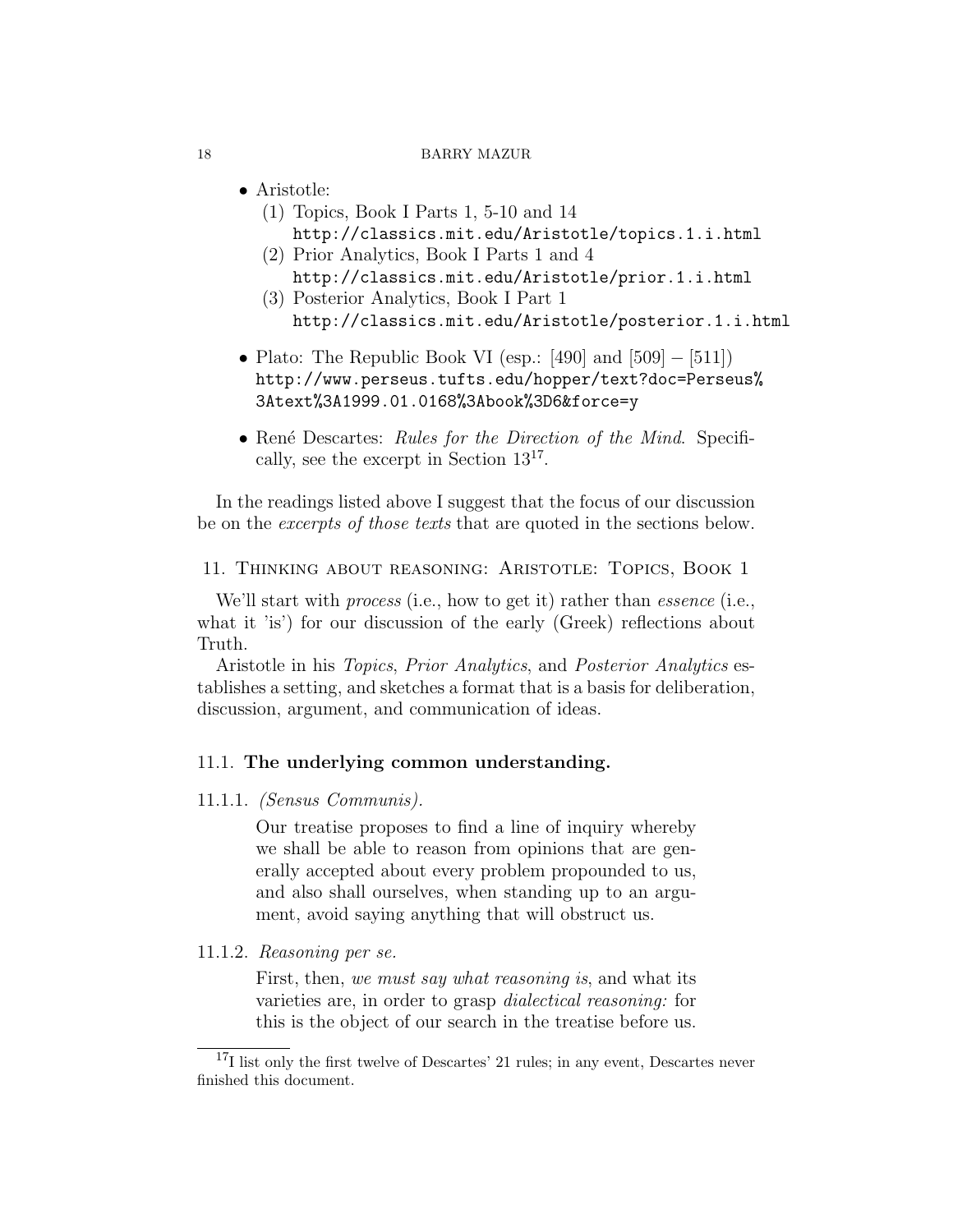Now reasoning is an argument in which, certain things being laid down, something other than these necessarily comes about through them.

## 11.1.3. Demonstrative.

It is a 'demonstration', when the premisses from which the reasoning starts are true and primary, or are such that our knowledge of them has originally come through premisses which are primary and true.

## 11.1.4. Dialectical.

Reasoning, on the other hand, is 'dialectical', if it reasons from opinions that are generally accepted. Things are 'true' and 'primary' which are believed on the strength not of anything else but of themselves: for in regard to the first principles of science it is improper to ask any further for the why and wherefore of them; each of the first principles should command belief in and by itself. On the other hand, those opinions are 'generally accepted' which are accepted by every one or by the majority or by the philosophers-i.e. by all, or by the majority, or by the most notable and illustrious of them.

## 11.1.5. Reasoning is 'contentious'.

. . . if it starts from opinions that seem to be generally accepted, but are not really such, or again if it merely seems to reason from opinions that are or seem to be generally accepted. For not every opinion that seems to be generally accepted actually is generally accepted. For in none of the opinions which we call generally accepted is the illusion entirely on the surface, as happens in the case of the principles of contentious arguments; for the nature of the fallacy in these is obvious immediately, and as a rule even to persons with little power of comprehension. So then, of the contentious reasonings mentioned, the former really deserves to be called 'reasoning' as well, but the other should be called 'contentious reasoning', but not 'reasoning', since it appears to reason, but does not really do so.

11.1.6. 'Mis-reasonings?'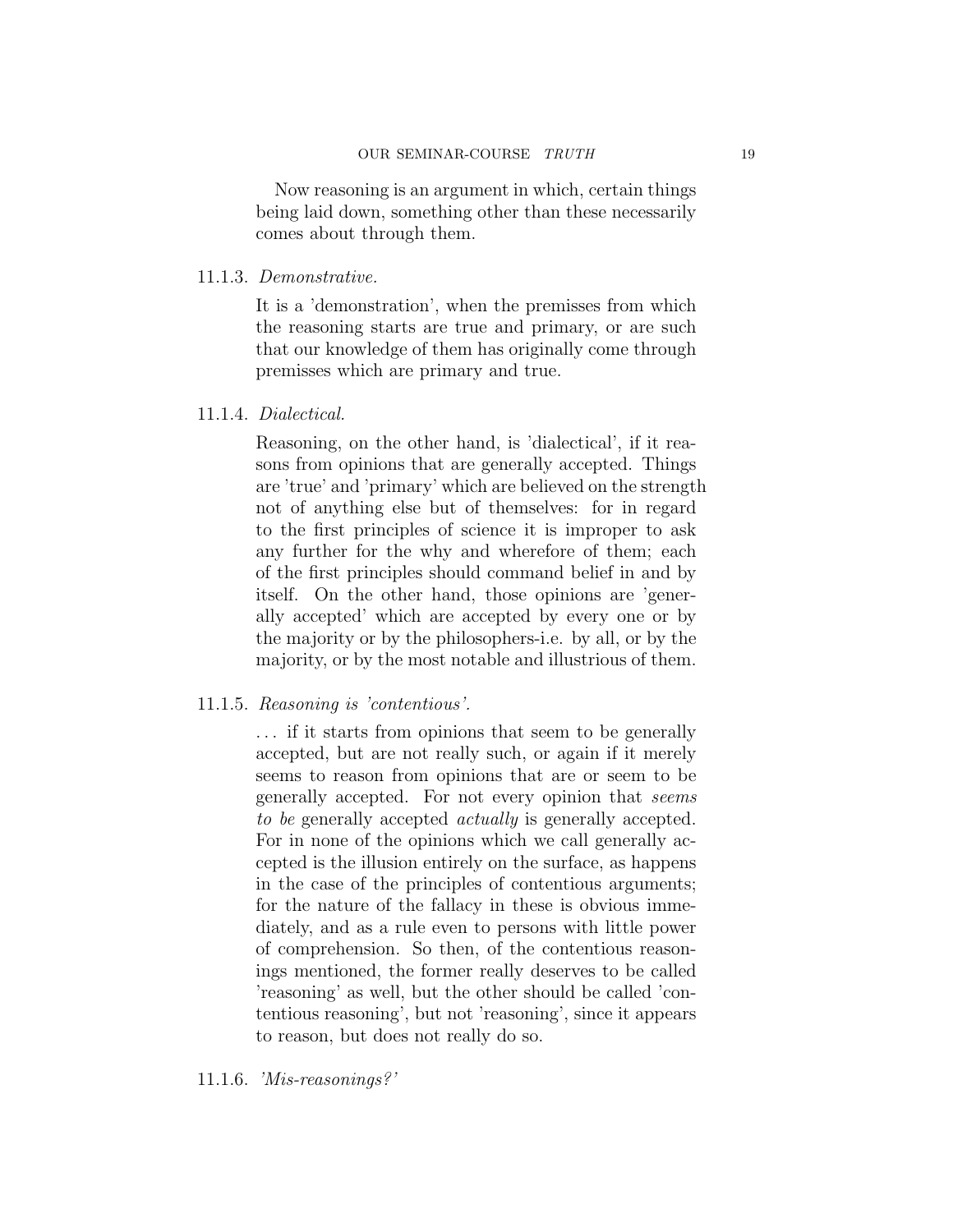Besides all the reasonings we have mentioned there are the mis-reasonings that start from the premisses peculiar to the special sciences, as happens (for example) in the case of geometry and her sister sciences. For this form of reasoning appears to differ from the reasonings mentioned above; the man who draws a false figure reasons from things that are neither true and primary, nor yet generally accepted. For he does not fall within the definition; he does not assume opinions that are received either by every one or by the majority or by philosophers-that is to say, by all, or by most, or by the most illustrious of them-but he conducts his reasoning upon assumptions which, though appropriate to the science in question, are not true; for he effects his misreasoning either by describing the semicircles wrongly or by drawing certain lines in a way in which they could not be drawn. . .

# 11.2. Part 5: We must now say what are 'definition', 'property', 'genus', and 'accident.'

A 'definition' is a phrase signifying a thing's essence,

A 'property' is a predicate which does not indicate the essence of a thing,

A 'genus' is what is predicated in the category of essence of a number of things exhibiting differences in kind.

> We should treat as predicates in the category of essence all such things as it would be appropriate to mention in reply to the question, "What is the object before you?"; as, for example, in the case of man, if asked that question, it is appropriate to say "He is an animal'."

An **accident** is what belongs as an attribute to a subject without being either its definition or its genus or a property.

## 11.3. Part 7: Sameness.

First of all we must define the number of senses borne by the term 'Sameness'. Sameness would be generally regarded as falling, roughly speaking, into three divisions. We generally apply the term numerically or specifically or generically-numerically in cases where there is more than one name but only one thing, e.g. 'doublet' and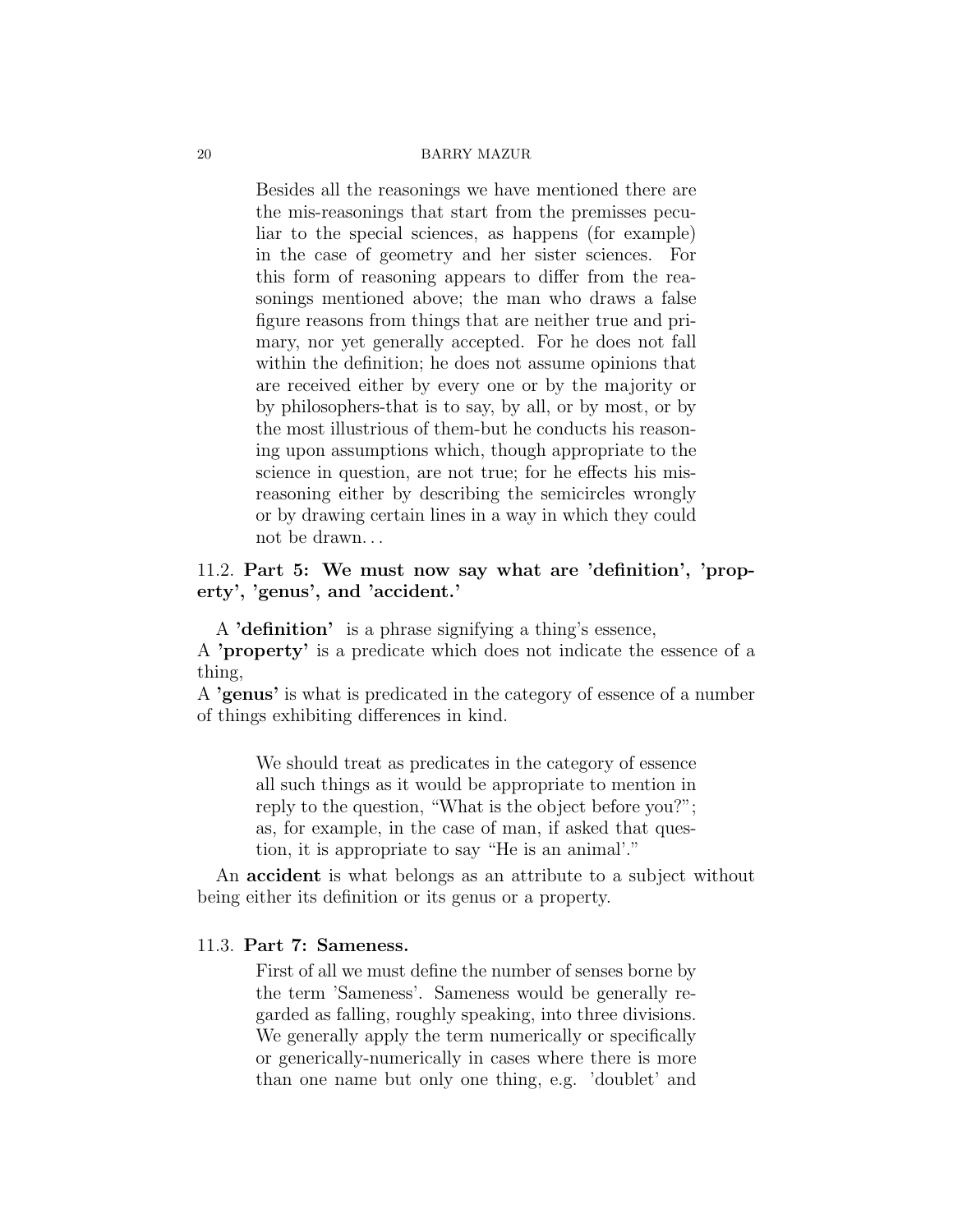'cloak'; specifically, where there is more than one thing, but they present no differences in respect of their species, as one man and another, or one horse and another: for things like this that fall under the same species are said to be 'specifically the same'. Similarly, too, those things are called generically the same which fall under the same genus, such as a horse and a man. It might appear that the sense in which water from the same spring is called 'the same water' is somehow different and unlike the senses mentioned above: but really such a case as this ought to be ranked in the same class with the things that in one way or another are called 'the same' in view of unity of species.

## 11.4. Part 9: Classes of Predicates.

Next, then, we must distinguish between the classes of predicates in which the four orders in question are found. These are ten in number:

> Essence, Quantity, Quality, Relation, Place, Time, Position, State, Activity, Passivity.

For the accident and genus and property and definition of anything will always be in one of these categories: for all the propositions found through these signify either something's essence or its quality or quantity or some one of the other types of predicate. It is clear, too, on the face of it that the man who signifies something's essence signifies sometimes a substance, sometimes a quality, sometimes some one of the other types of predicate. . .

# 11.5. Part 14: Ethical/Natural Philosophical/ Logical.

Of propositions and problems there are  $18$  three divisions: for some are ethical propositions, some are on natural philosophy, while some are logical.

• Propositions such as the following are *ethical*, e.g. 'Ought one rather to obey one's parents or the laws, if they disagree?';

<sup>18</sup>"to comprehend the matter in outline." writes Aristotle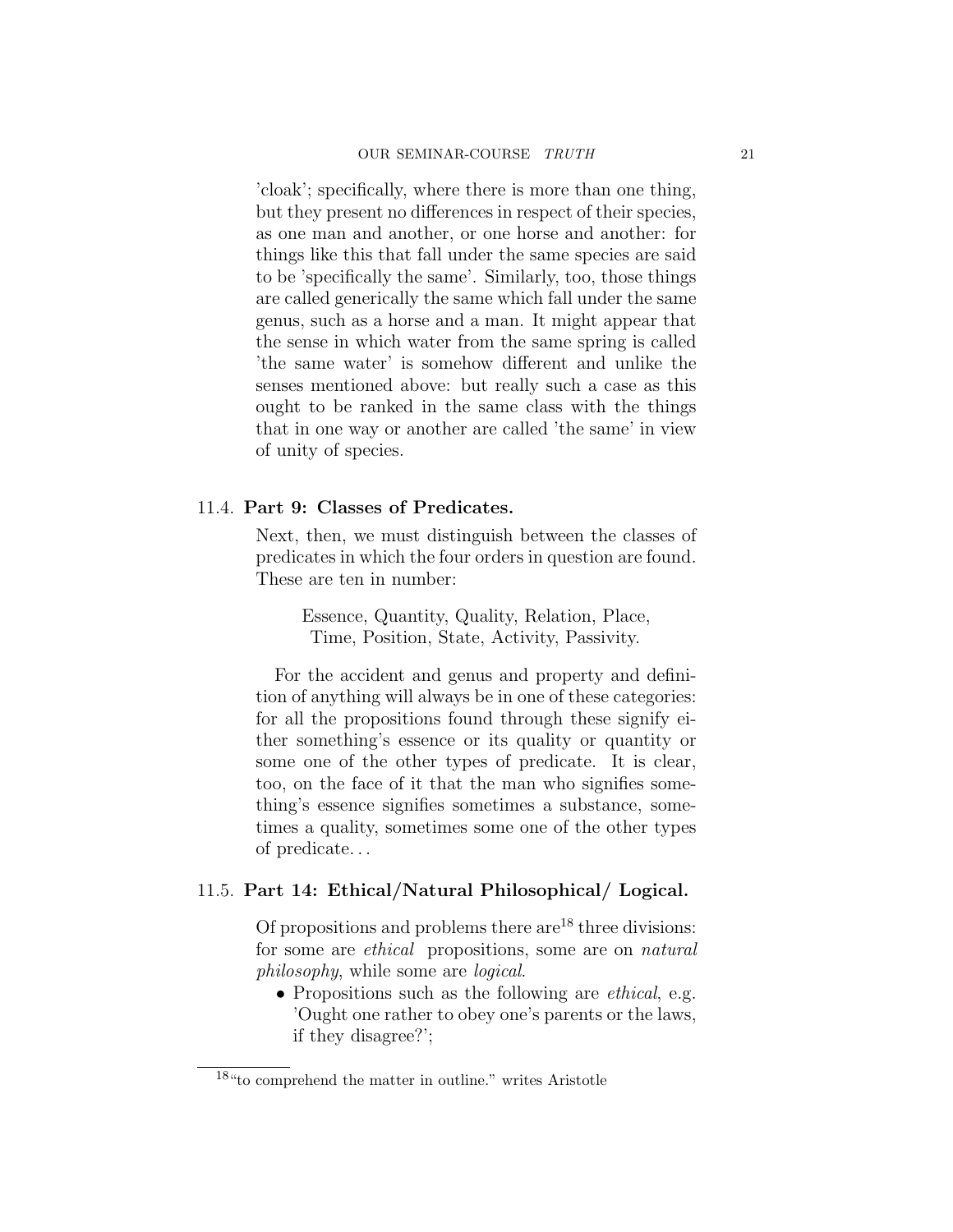- such as this are *logical*, e.g. 'Is the knowledge of opposites the same or not?';
- while such as this are on *natural philosophy*, e.g. 'Is the universe eternal or not?'

Likewise also with problems. The nature of each of the aforesaid kinds of proposition is not easily rendered in a definition, but we have to try to recognize each of them by means of the familiarity attained through induction, examining them in the light of the illustrations given above.

For purposes of philosophy we must treat of these things according to their truth, but for dialectic only with an eye to general opinion. All propositions should be taken in their most universal form; then, the one should be made into many. E.g. 'The knowledge of opposites is the same'; next, 'The knowledge of contraries is the same', and that 'of relative terms'. In the same way these two should again be divided, as long as division is possible, e.g. the knowledge of 'good and evil', of 'white and black', or 'cold and hot'. Likewise also in other cases. . .

# 11.6. Formal structure of 'Reasoning'. (Aristotle: Prior Analytics, Book I Part I)

We must first state the subject of our inquiry and the faculty to which it belongs: its subject is demonstration and the faculty that carries it out demonstrative science. We must next define a premiss, a term, and a syllogism, and the nature of a perfect and of an *imperfect* syllogism; and after that, the inclusion or non-inclusion of one term in another as in a whole, and what we mean by predicating one term of all, or none, of another. . .

Logic as in the Prior Analytics and Posterior Analytics of Aristotle is a framework within which we formulate our thoughts justifying statements we argue are true. It's, at the very least, the scaffolding for building such arguments and expressing such statements. For example, in Book I of the Prior Analytics Aristotle defines what he refers to as a syllogism: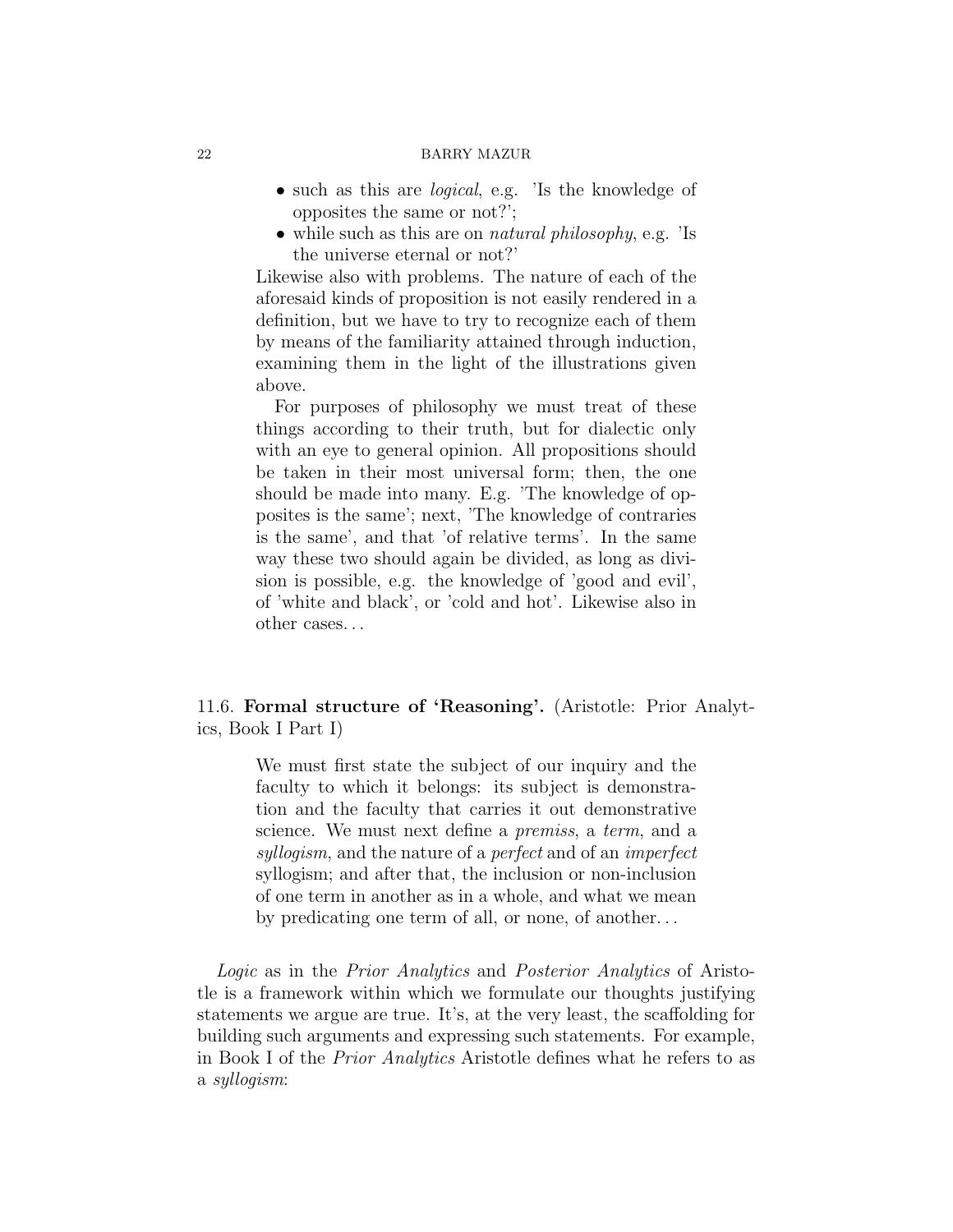A syllogism is an argument  $(log <sub>0</sub> s<sup>19</sup>)$  in which, certain things being posited, something other than what was laid down results by necessity because these things are so. (24b19-20)

Aristotle: Prior Analytics, Book I Part IV

After these distinctions we now state by what means, when, and how every syllogism is produced; subsequently we must speak of demonstration. Syllogism should be discussed before demonstration because syllogism is the general: the demonstration is a sort of syllogism, but not every syllogism is a demonstration. . .

#### 12. RECOGNITION OF TRUTH

Aristotle: Posterior Analytics, Book I Part IV

All instruction given or received by way of argument proceeds from pre-existent knowledge. This becomes evident upon a survey of all the species of such instruction. The mathematical sciences and all other speculative disciplines are acquired in this way, and so are the two forms of dialectical reasoning, syllogistic and inductive; for each of these latter make use of old knowledge to impart new, the syllogism assuming an audience that accepts its premisses, induction exhibiting the universal as implicit in the clearly known particular.<sup>20</sup>

 $19$ But see Stephen Read's commentary on the translation of the word logos as'argument' in this quotation: https://www.st-andrews.ac.uk/~slr/The\_ Syllogism.pdf

 $20$ Compare this to Francis Bacon's proclamation in Novum Organum:

The syllogism consists of propositions; propositions of words; words are the signs of notions. If, therefore, the notions (which form the basis of the whole) be confused and carelessly abstracted from things, there is no solidity in the superstructure. Our only hope, then, is in genuine induction.

For background see https://plato.stanford.edu/entries/francis-bacon/ #SciMetNovOrgTheInd.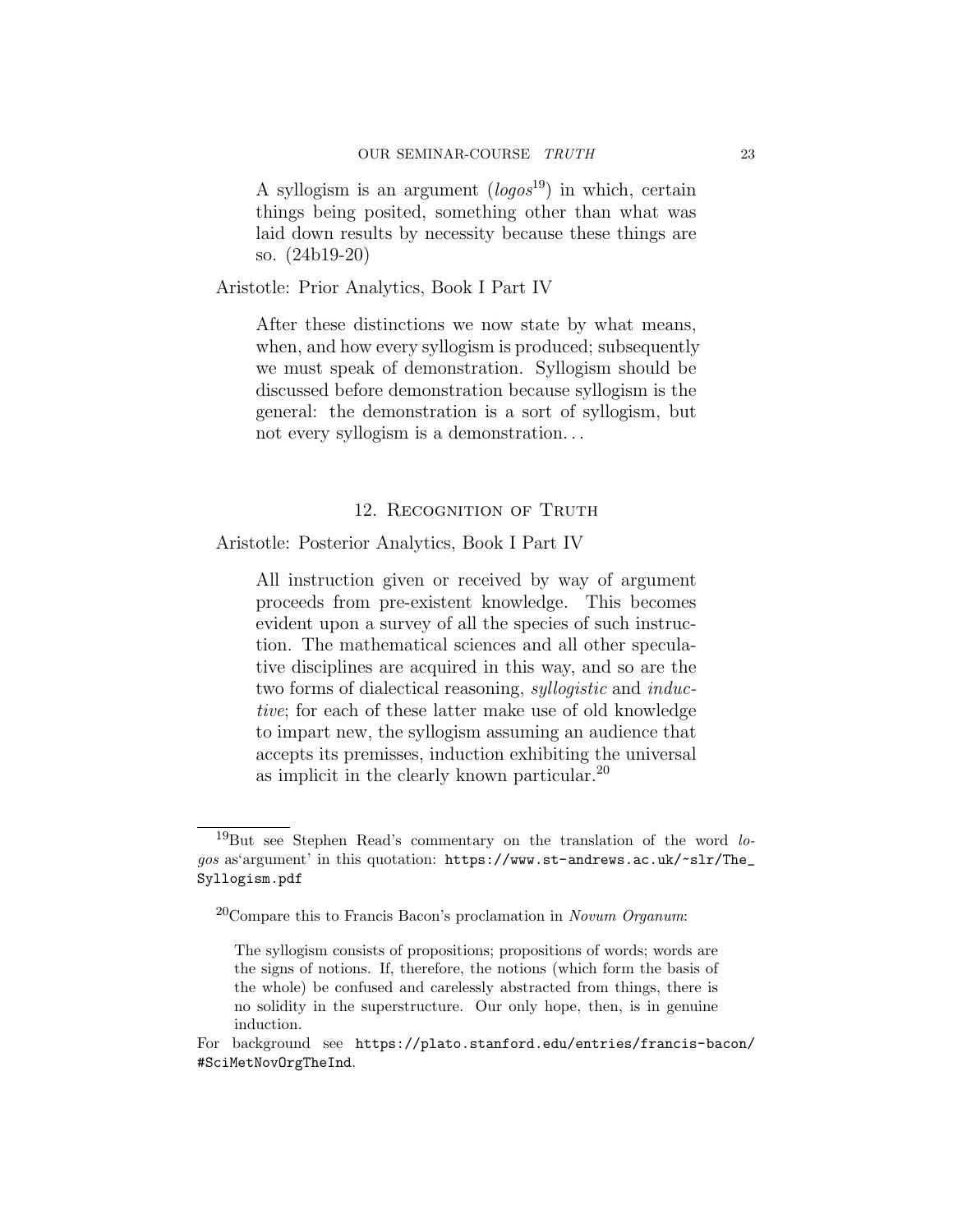Again, the persuasion exerted by rhetorical arguments is in principle the same, since they use either example, a kind of induction, or enthymeme<sup>21</sup>, a form of syllogism.

The pre-existent knowledge required is of two kinds. In some cases admission of the fact must be assumed, in others comprehension of the meaning of the term used, and sometimes both assumptions are essential. Thus, we assume that every predicate can be either truly affirmed or truly denied of any subject, and that 'triangle' means so and so; as regards 'unit' we have to make the double assumption of the meaning of the word and the existence of the thing. The reason is that these several objects are not equally obvious to us.

Recognition of a truth may in some cases contain as factors both previous knowledge and also knowledge acquired simultaneously with that recognition-knowledge, this latter, of the particulars actually falling under the universal and therein already virtually known. For example, the student knew beforehand that the angles of every triangle are equal to two right angles; but it was only at the actual moment at which he was being led on to recognize this as true in the instance before him that he came to know 'this figure inscribed in the semicircle' to be a triangle. For some things (viz. the singulars finally reached which are not predicable of anything else as subject) are only learnt in this way, i.e. there is here no recognition through a middle of a minor term as subject to a major. Before he was led on to recognition or before he actually drew a conclusion, we should perhaps say that in a manner he knew, in a manner not. . .

## 13. TRUTH AND METHOD

René Descartes: Rules for the Direction of the Mind  $^{22}$ 

(1) The aim of our studies should be to direct the mind with a view to forming true and sound judgements about whatever comes before it.

<sup>21</sup>a syllogism with an unstated premise

<sup>22</sup>The excerpt is taken from a translation by Elizabeth Anscombe and Peter Thomas Geach ( Descartes: Philosophical Writings—(1954)).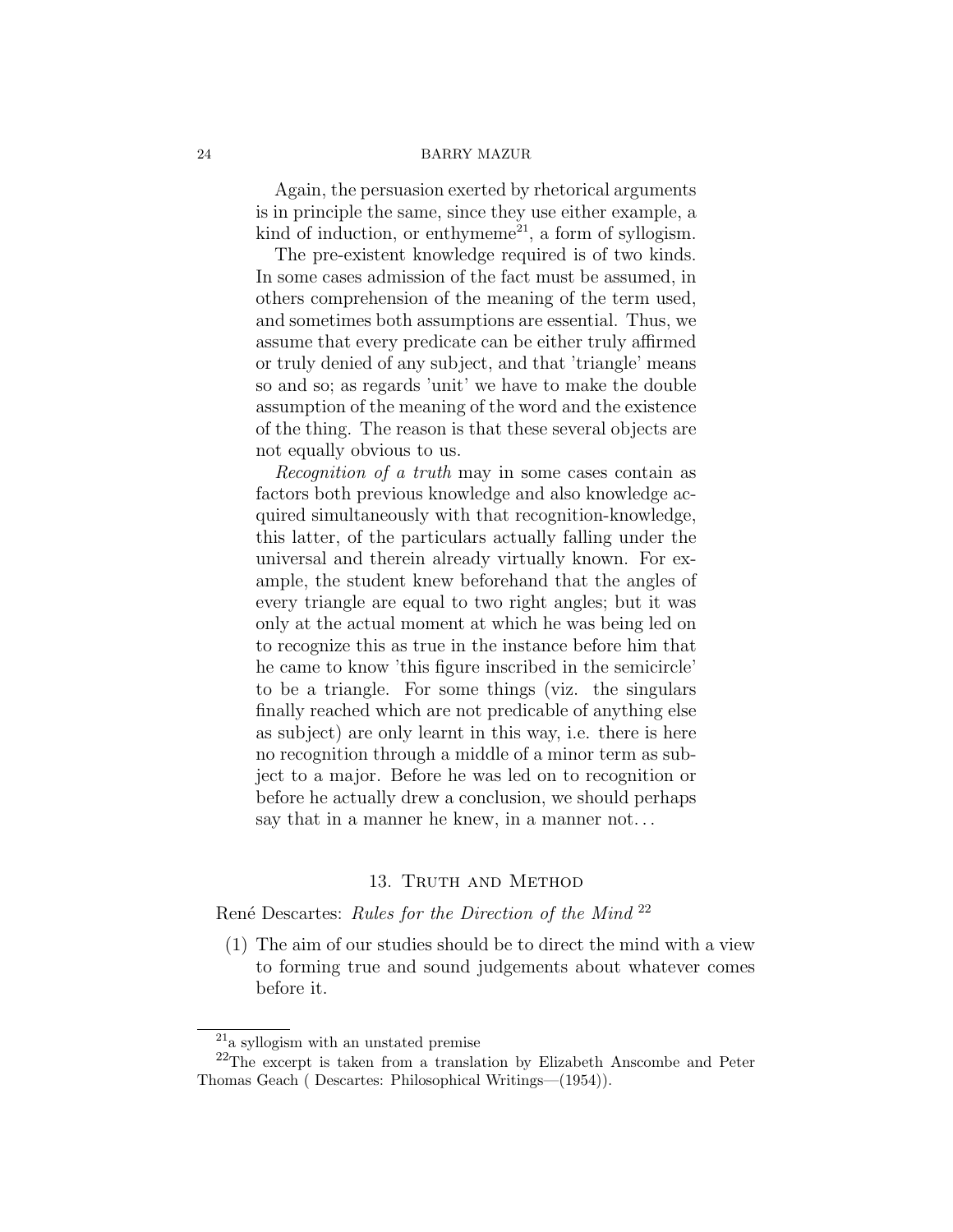(2) We should attend only to those objects of which our minds seem capable of having certain and indubitable cognition.

But one conclusion now emerges out of these considerations, viz. not, indeed, that Arithmetic and Geometry are the sole sciences to be studied, but only that in our search for the direct road towards truth we should busy ourselves with no object about which we cannot attain a certitude equal to that of the demonstrations of Arithmetic and Geometry.

- (3) Concerning objects proposed for study, we ought to investigate what we can clearly and evidently intuit or deduce with certainty, and not what other people have thought or what we ourselves conjecture. For knowledge can be attained in no other way. We must read the works of the ancients; for it is an extraordinary advantage to have available the labors of so many men, both in order to recognize what true discoveries have already long since been made and -also to become aware of what scope is still left for invention in the various disciplines. There is, however; at the same time a great danger that perhaps some contagion of error, contracted from a too attentive reading of them, may stick to us against our will, in spite of all precautions.
- (4) We need a method if we are to investigate the truth of things.
- (5) The whole method consists entirely in the ordering and arranging of the objects on which we must concentrate our mind's eye if we are to discover some truth. We shall be following this method exactly if we first reduce complicated and obscure propositions step by step to simpler ones, and then, starting with the intuition of the simplest ones of all, try to ascend through the same steps to knowledge of all the rest.
- (6) In order to distinguish the simplest things from those that are complicated and to set them out in an orderly manner, we should attend to what is most simple in each series of things in which we have directly deduced some truths from others, and should observe how all the rest are more, or less, or equally removed from the simplest.
- (7) In order to make our knowledge complete, every single thing relating to our undertaking must be surveyed in a continuous and wholly uninterrupted sweep of thought, and be included in a sufficient and well-ordered enumeration.
- (8) If in the series of things to be examined we come across something which our intellect is unable to intuit sufficiently well, we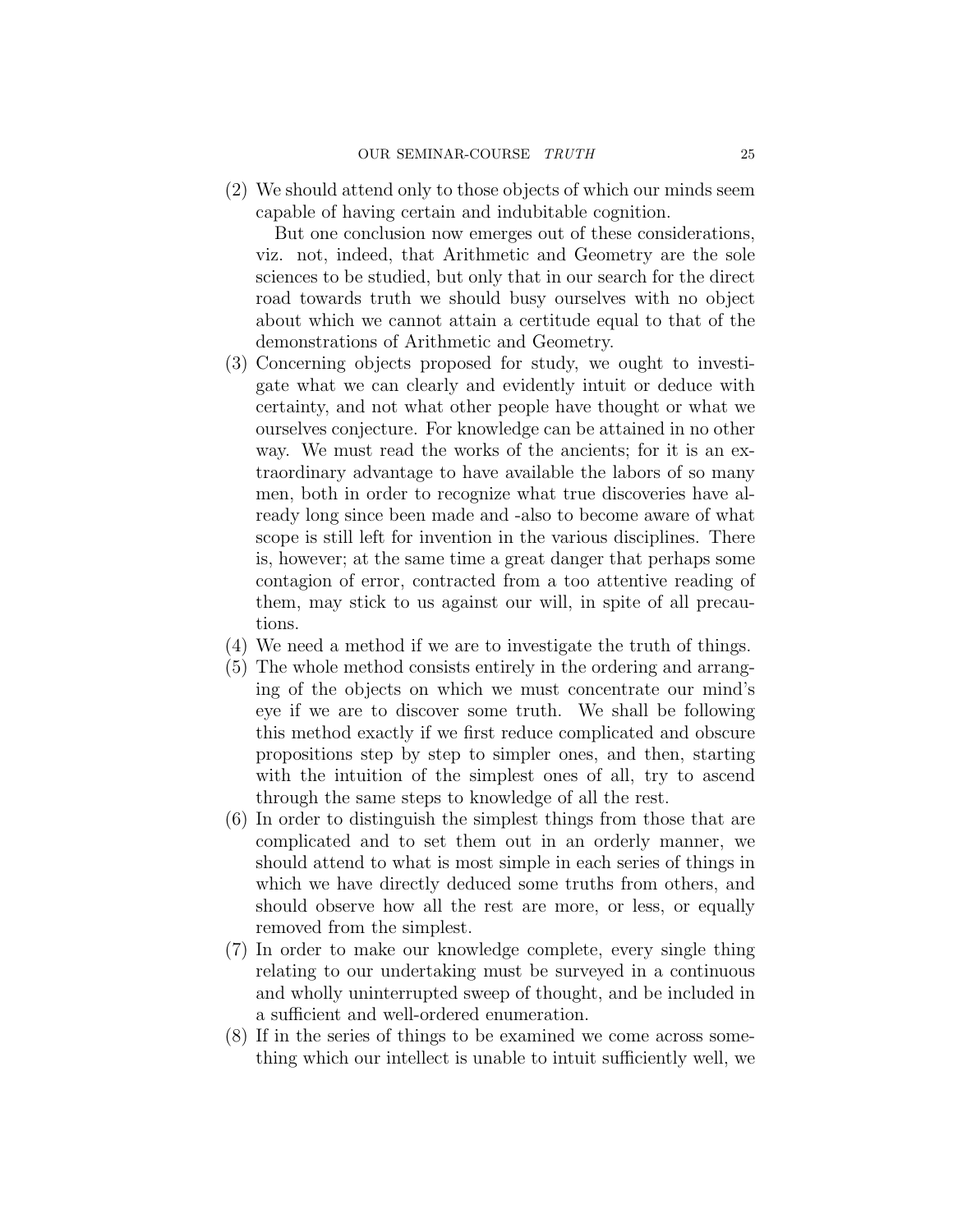must stop at that point, and refrain from the superfluous task of examining the remaining items.

- (9) We must concentrate our mind's eye totally upon the most insignificant and easiest of matters, and dwell on them long enough to acquire the habit of intuiting the truth distinctly and clearly.
- (10) In order to acquire discernment we should exercise our intelligence by investigating what others have already discovered, and methodically survey even the most insignificant products of human skill, especially those which display or presuppose order.
- (11) If, after intuiting a number of simple propositions, we deduce something else from them, it is useful to run through them in a continuous and completely uninterrupted train of thought, to reflect on their relations to one another, and to form a distinct and, as far as possible, simultaneous conception of several of them. For in this way our knowledge becomes much more certain, and our mental capacity is enormously increased.
- (12) Finally we must make use of all the aids which intellect, imagination, sense-perception, and memory afford in order, firstly, to intuit simple propositions distinctly; secondly, to combine correctly the matters under investigation with what we already know, so that they too may be known; and thirdly, to find out what things should be compared with each other so that we make the most thorough use of all our human powers....

## 14. 'TRUTH'

(The Republic Book VI [490],  $[508]$ - $[511]$ <sup>23</sup>

### 14.1. Republic Book VI [490b].

[ $Isn't$  it]... the nature of the real lover of knowledge to strive emulously for true being and ... not linger over the many particulars that are opined to be real,. . . and the edge of his passion would not be blunted nor would his desire fail till he came into touch with the nature of each thing in itself by that part of his soul to which it belongs to lay hold on that kind of reality the part akin to it, namely— through that approaching

 $\rm{^{23}The}$  Jowett translation:

https://www.gutenberg.org/files/55201/55201-h/55201-h.htm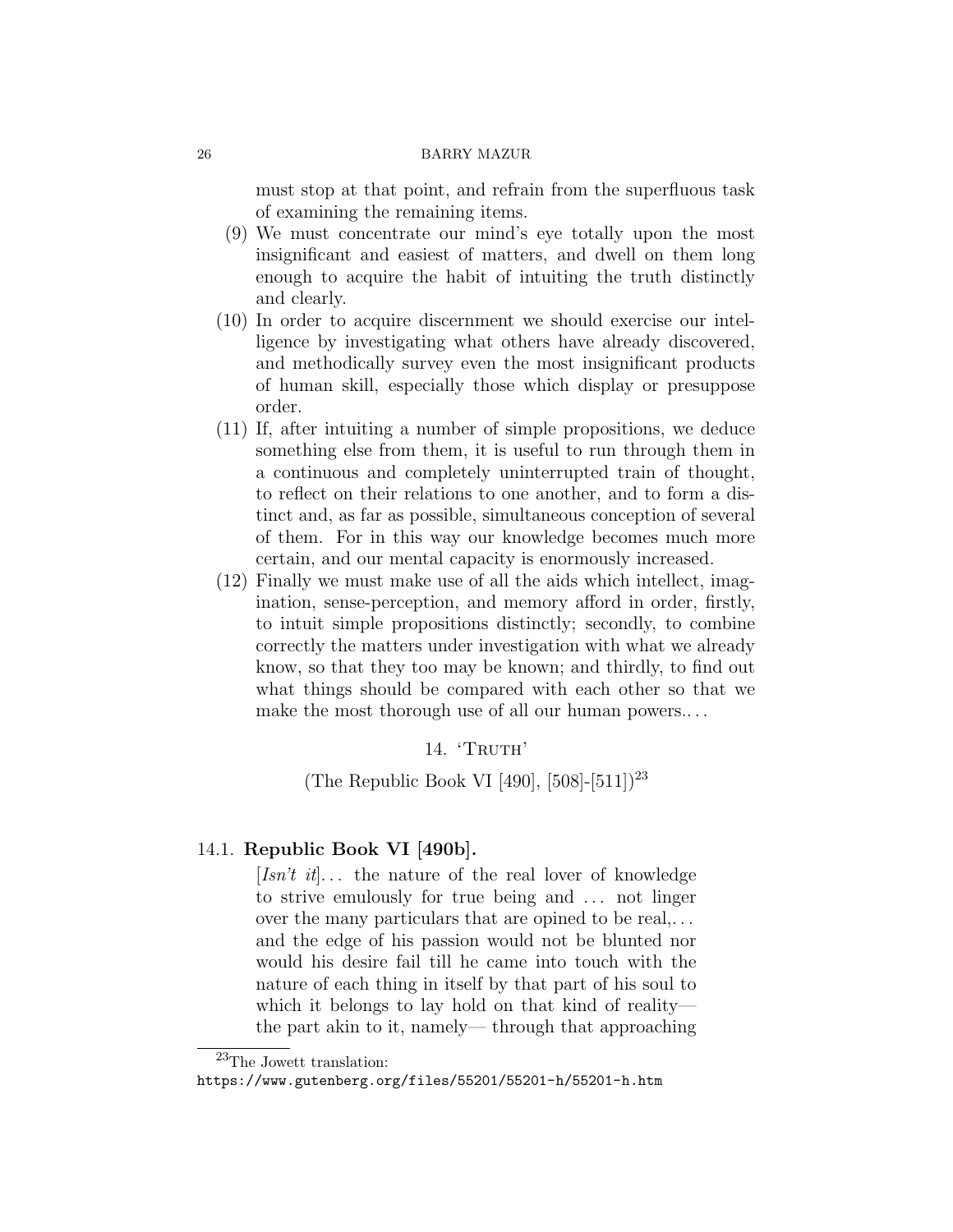it, and consorting with reality really, he would beget intelligence and truth, attain to knowledge and truly live and grow, and so find surcease from his travail of soul, but not before?

# 14.2. Republic Book VI [508]-[511] "Divided Line".

Did you ever consider that the objects of sight imply a faculty of sight which is the most complex and costly of our senses, requiring not only objects of sense, but also a medium, which is light; without which the sight will not distinguish between colours and all will be a blank?

For light is the noble bond between the perceiving faculty and the thing perceived, and the god who gives us light is the sun, who is the eye of the day, but is not to be confounded with the eye of man.

This eye of the day or sun is what I call the child of the good, standing in the same relation to the visible world as the good to the intellectual. When the sun shines the eye sees, and in the intellectual world where truth is, there is sight and light.

Now that which is the sun of intelligent natures, is the idea of good, the cause of knowledge and truth, yet other and fairer than they are, and standing in the same relation to them in which the sun stands to light.

O inconceivable height of beauty, which is above knowledge and above truth!

('You cannot surely mean pleasure,' he said. Peace, I replied.)

And this idea of good, like the sun, is also the cause of growth, and the author not of knowledge only, but of being, yet greater far than either in dignity and power.

'That is a reach of thought more than human; but, pray, go on with the image, for I suspect that there is more behind.'

There is, I said; and bearing in mind our two suns or principles, imagine further their corresponding worlds one of the visible, the other of the intelligible;

—you may assist your fancy by figuring the distinction under the image of a line divided into two unequal parts,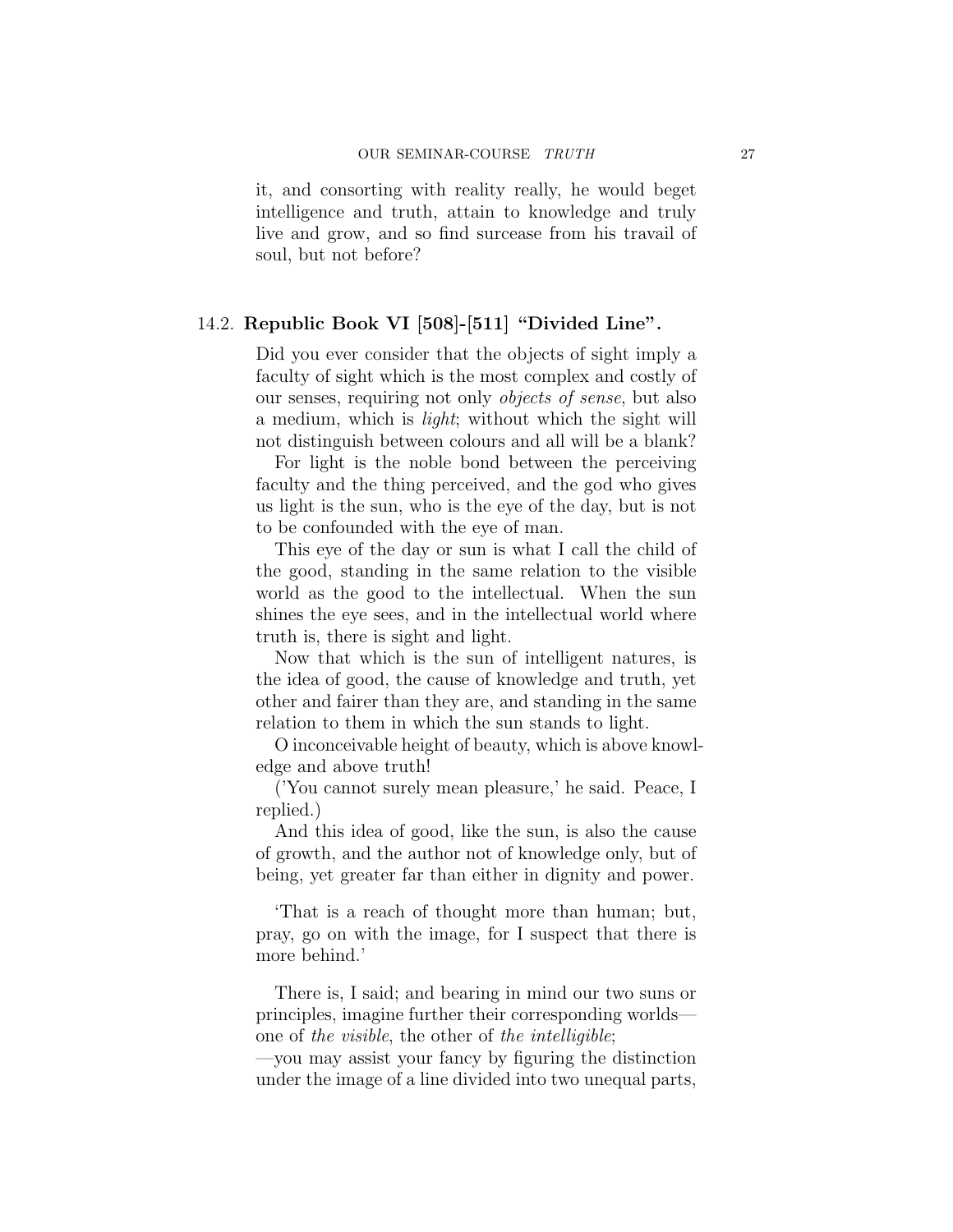and may again subdivide each part into two lesser segments representative of the stages of knowledge in either sphere.

The lower portion of the lower or visible sphere will consist of shadows and reflections, and its upper and smaller portion will contain real objects in the world of nature or of art.

The sphere of the intelligible will also have two divisions:

- one of *mathematics*, in which there is no ascent but all is descent; no inquiring into premises, but only drawing of inferences. In this division the mind works with figures and numbers, the images of which are taken not from the shadows, but from the objects, although the truth of them is seen only with the mind's eye; and they are used as hypotheses without being analysed.
- Whereas in the other division reason uses the hypotheses as stages or steps in the ascent to the idea of good, to which she fastens them, and then again descends, walking firmly in the region of ideas, and of ideas only, in her ascent as well as descent, and finally resting in them.

'I partly understand,' he replied; 'you mean that the ideas of science are superior to the hypothetical, metaphorical conceptions of geometry and the other arts or sciences, whichever is to be the name of them; and the latter conceptions you refuse to make subjects of pure intellect, because they have no first principle, although when resting on a first principle, they pass into the higher sphere.'

You understand me very well, I said. And now to those four divisions of knowledge you may assign four corresponding faculties:

- pure intelligence to the highest sphere<sup>24</sup>;
- active intelligence to the second;  $2^5$

—these classified as being in the sphere of 'knowledge' (episteme)—

# <sup>24</sup>Noeisis

<sup>25</sup>Dianoia